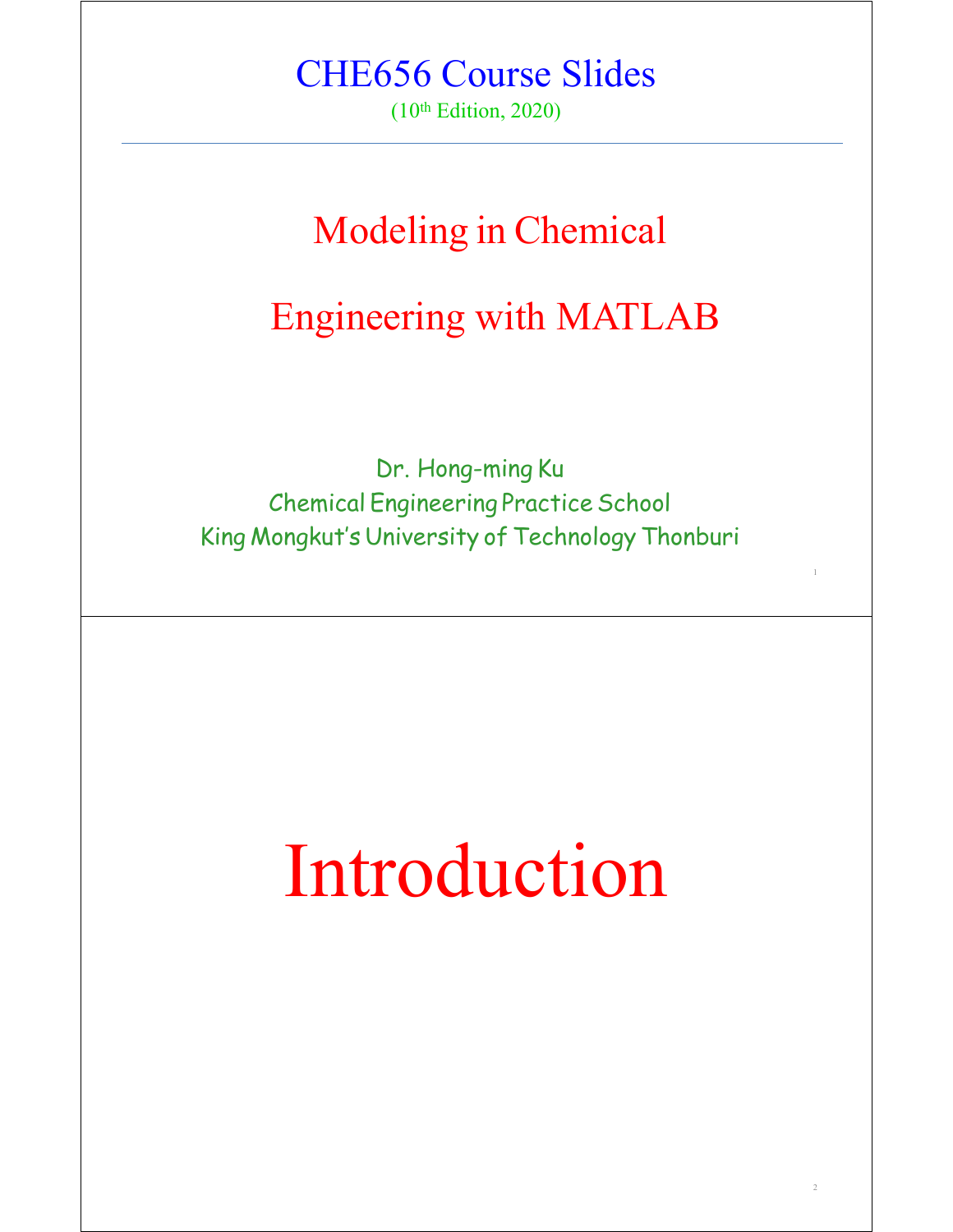What Is MATLAB?

- $\Box$  MATLAB = Matrix Laboratory \* by The MathWorks, Inc. (www.mathworks.com)
- □ Originally developed for easy matrix manipulation
- Latest: Version R2020a (Version 9.8)
- Ours: Version R2020a with KMUTT license
- $\Box$  Software program for numerical computations
	- Simple arithmetic and function calculations

3

4

Vectors and matrix manipulations

#### What Is MATLAB? (Cont'd)

- **∻ Equations solving** 
	- 1. Linear algebraic equations
	- 2. Nonlinear algebraic equations
	- 3. Ordinary differential equations(ODEs)
	- 4. Partial differential equations(PDEs)
- \* Programming
- **∻ Plotting**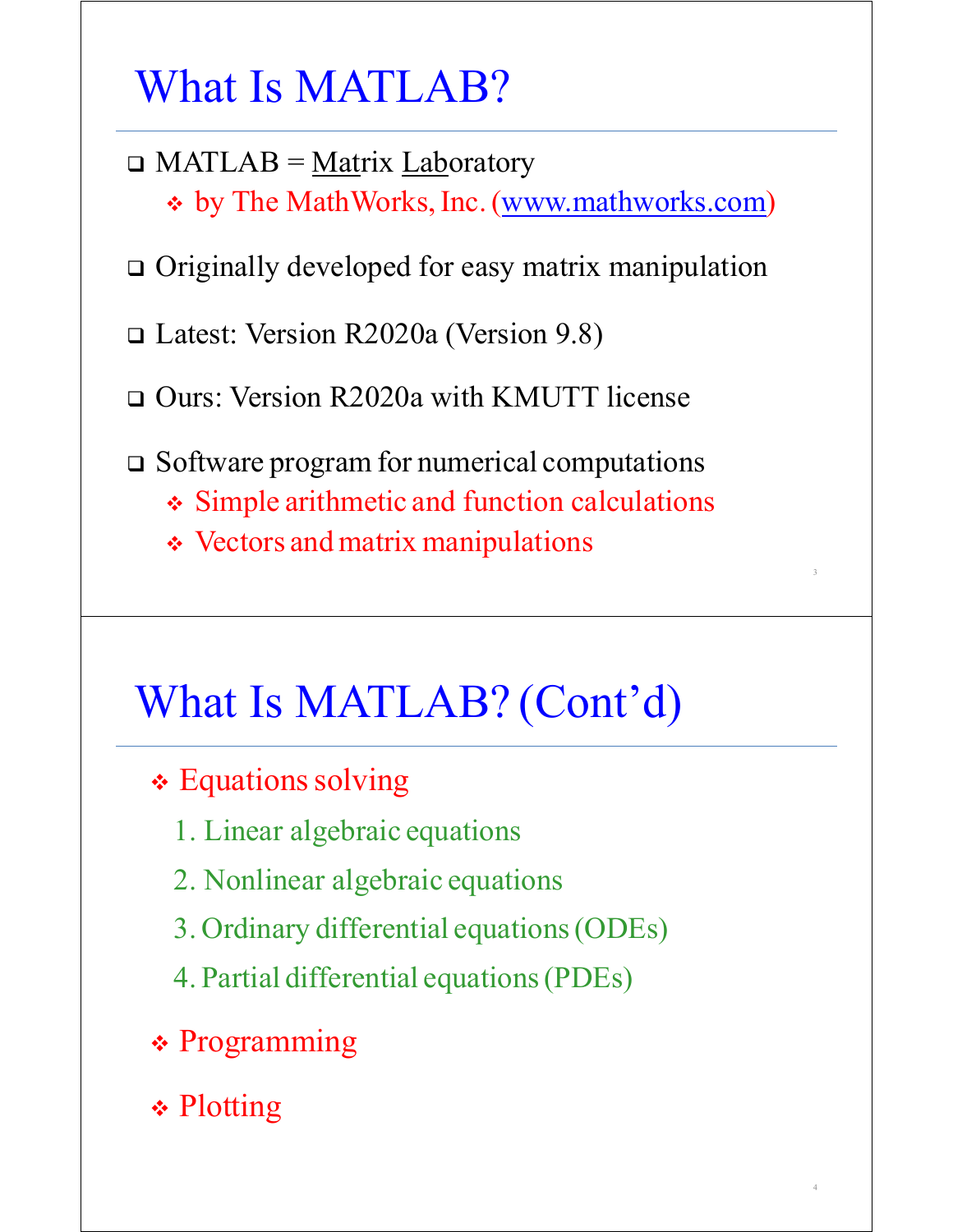### Getting Started

□ On PCs, click on the MATLAB icon in Desktop

□ Terminating a MATLAB session:

- 1. Click on the "Close Window" button
- 2. Select Exit MATLAB from the File pulldown menu
- 3. PressCntrl+Q on the command line
- 4. Type exit or quit at the command line
- 5. Cntrl+C will interrupt a MATLAB task but will not exit the program 5

### Getting Started (Cont'd)

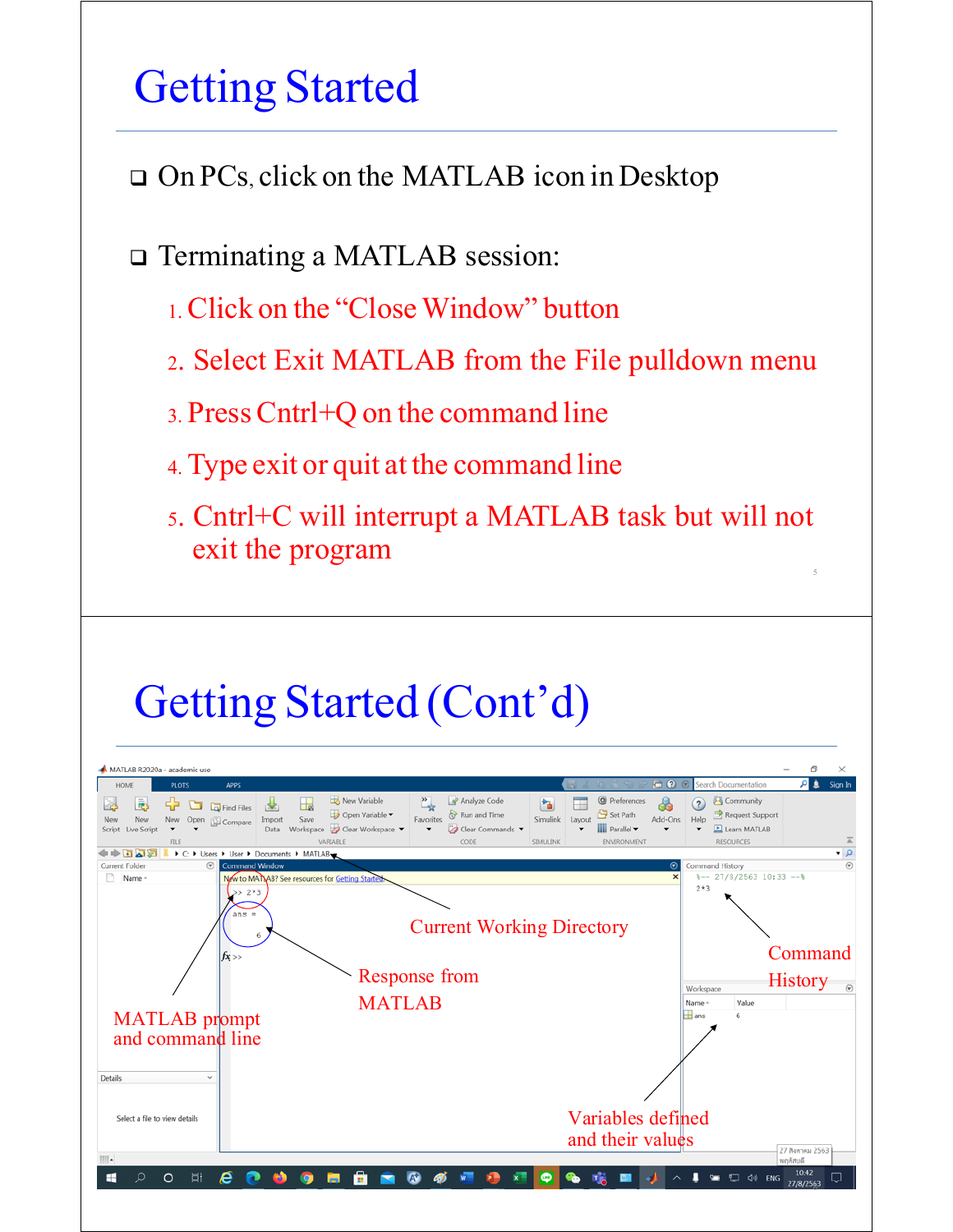# Getting Help in MATLAB

Very extensive set of help at the command line:

| demo              | Opens Help browser to MATLAB examples |
|-------------------|---------------------------------------|
| help <i>topic</i> | Display on-line help on a topic (with |
|                   | syntax and examples) at command line  |
|                   | Type help to view all topics          |
|                   |                                       |

doc Online help and comprehensive helpwin hypertext documentation and help trouble-shooting

7

8

# Lookfor vs. Help

- □ The lookfor command searches for functions based on a keyword in the first line of help text
- For example, MATLAB does not have a function named "inverse":

>> help inverse

 $inverse.m not found.$   $\Rightarrow$  response from MATLAB  $\gg$  lookfor inverse  $\qquad$   $\Rightarrow$  will find many matches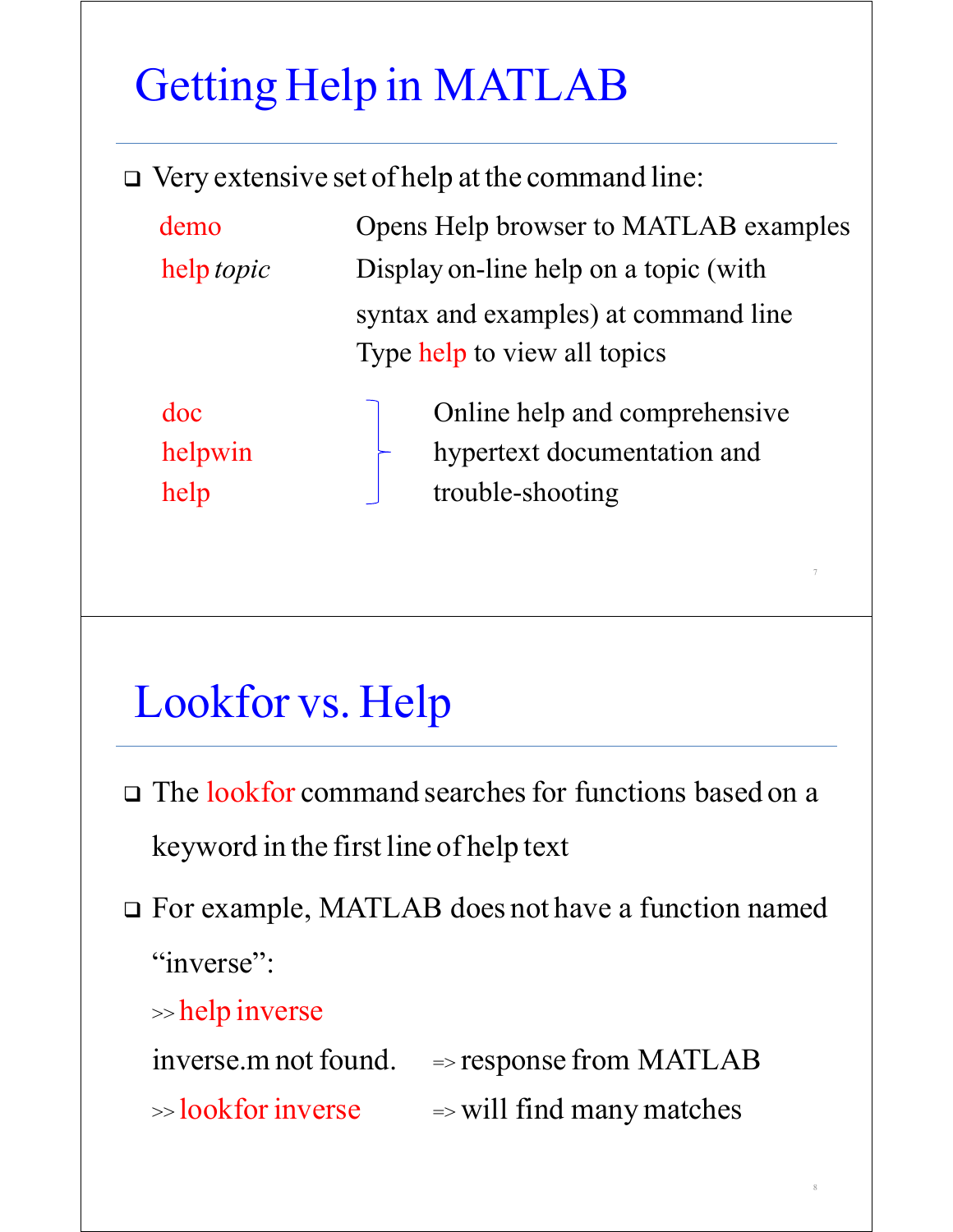# Simple Arithmetic Capabilities

| $\gg$ clc   | $\%$ Clear the screen                |
|-------------|--------------------------------------|
| $\gg$ clear | % Clear all the variables in session |
| $>> 2 + 3$  | % Simple addition                    |
| $ans =$     |                                      |
| 5           |                                      |
|             |                                      |
| $>> 2*3$    | % Simple multiplication              |
| $ans =$     |                                      |
| 6           |                                      |
|             |                                      |

#### Simple Arithmetic Capabilities(Cont'd)

9

| $>>$ 3/6         | % Simple division         |
|------------------|---------------------------|
| $>> 2^{\wedge}3$ | % Exponentiation of power |
| $\gg 10/(3+2)$   | % More complex expression |
| $ans =$          |                           |
|                  |                           |

#### Arithmetic Operators:

| + Addition       |          | Division                                             |    |
|------------------|----------|------------------------------------------------------|----|
| - Subtraction    |          | Left division                                        |    |
| * Multiplication | $\wedge$ | Power                                                |    |
|                  |          | () Specify evaluation order by the degree of nesting | 10 |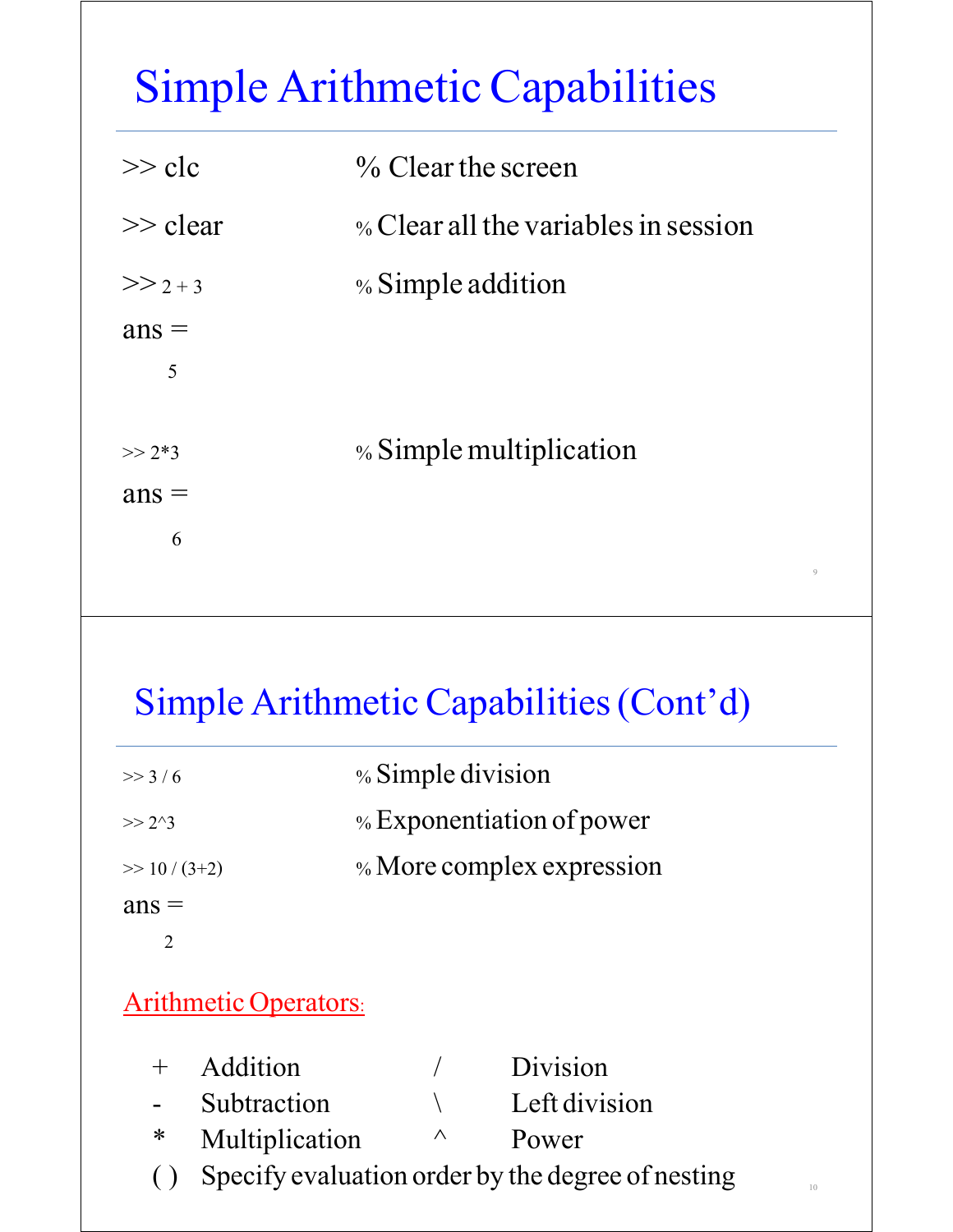# **Other Tidbits**

| $>> 6/3, 3\backslash 6$ | % Use, to execute more than 1 operation                     |
|-------------------------|-------------------------------------------------------------|
| $ans =$                 |                                                             |
| $\overline{2}$          |                                                             |
| $ans =$                 |                                                             |
| $\overline{2}$          |                                                             |
|                         | The semicolon; will suppress the output but save the result |
| $>> 2 + 3$ ;            | % Will produce no output but save the result in ans         |
|                         | $\gg$ ans $\%$ Retrieve the result                          |
| $ans =$                 |                                                             |

5

# Other Tidbits(Cont'd)

 $\Box$  Use up-arrow to recall previously entered commands  $\Box$ 

 $\Box$  A statement can be continued onto the next line with

3 or more periods followed by a return

 $>> 2 + 3 ...$  % Use 3 periods to continue the next line

 $+10$ 

 $ans =$ 

15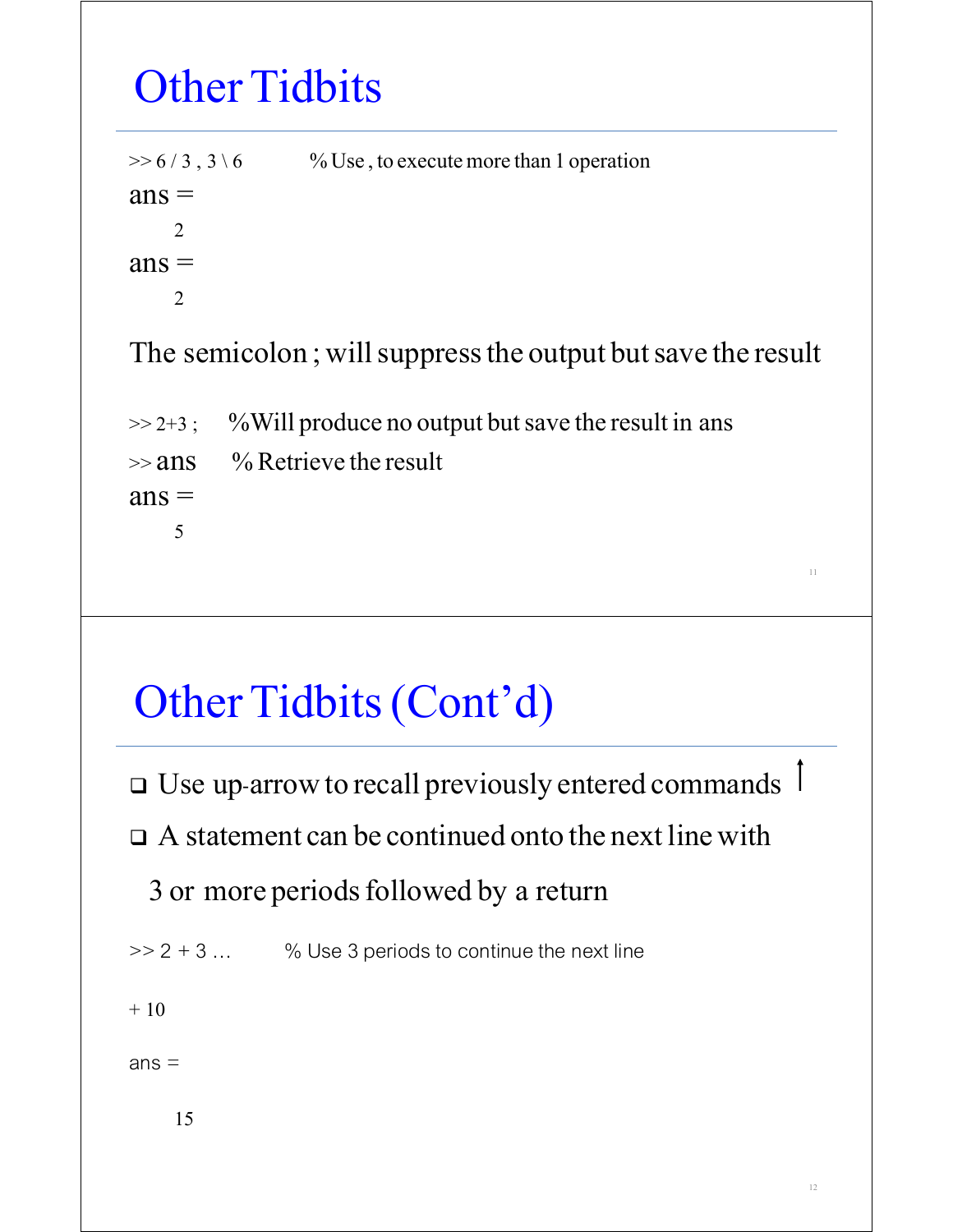#### Input and Output Format for Numbers

- All computationsin MATLAB are done in double precision (16 digits)
- Uses conventional decimal notation
- □ Scientific notation uses the letter *e* to specify a powerof-ten scale factor
- Imaginary numbers use either*i* or*j* as a suffix

#### Input and Output Format for Numbers

 $\square$  Examples of legal numbers are:

| $\mathcal{R}$ | -99          | 0.0001     |
|---------------|--------------|------------|
| 96397238      | 1.60210e-20  | 6.02252e25 |
| 1i            | $-3.14159$ i | 3e5i       |

**□ Format command is used to switch between different** display formats.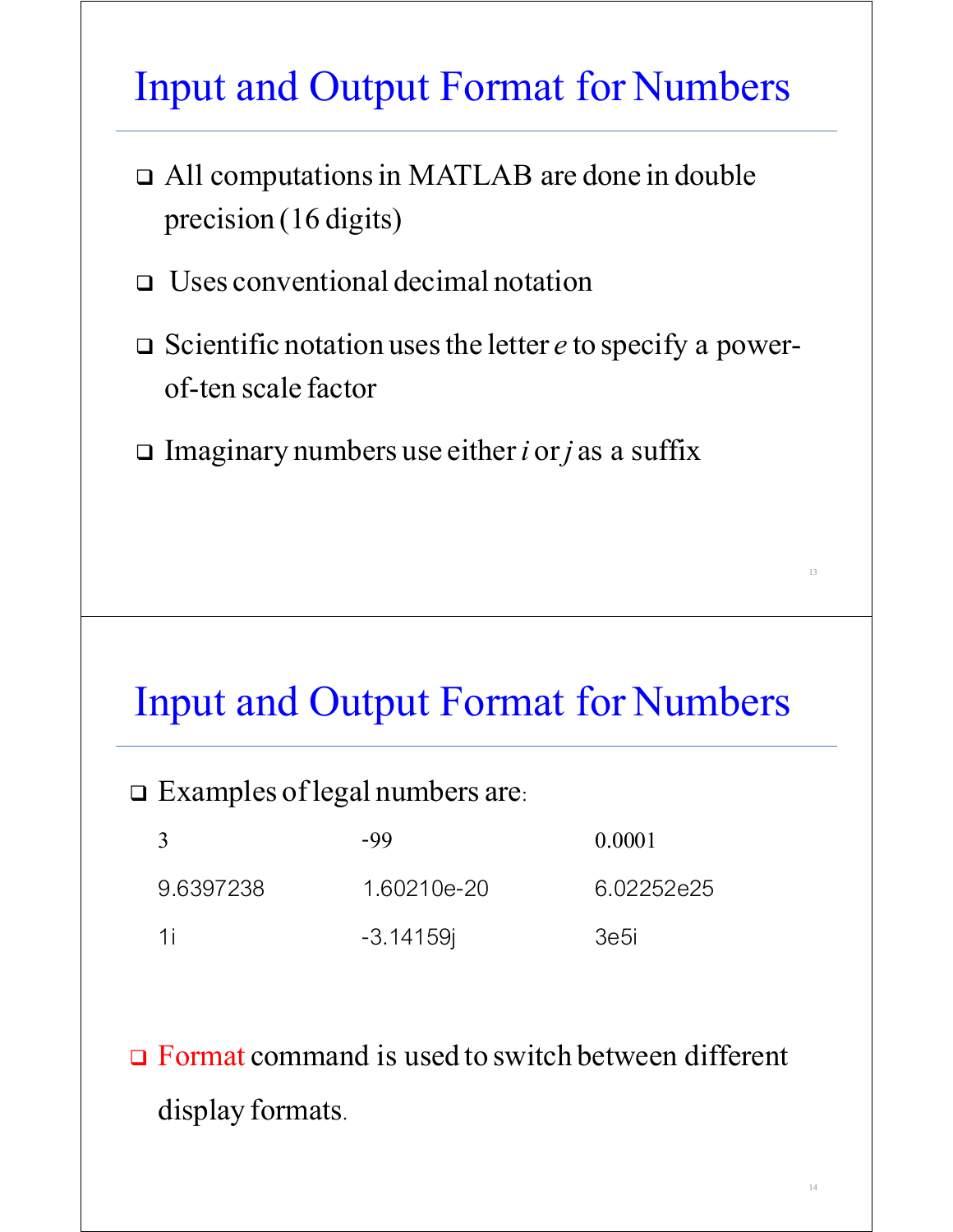#### Display Output for Numbers with Format

| $\gg$ format          | % Default. Same as "format short"                                                                      |
|-----------------------|--------------------------------------------------------------------------------------------------------|
| $\gg$ format short    | % Scaled fixed point format with 5 digits                                                              |
| $\gg$ format long     | % Scaled fixed point format with 15 digits                                                             |
| $\gg$ format shorte   | % Floating point format with 5 digits                                                                  |
| $\gg$ format longe    | % Floating point format with 15 digits                                                                 |
| $\gg$ format shorteng | % Engineering format that has at least 5 digits and a power<br>that is a multiple of three             |
| $\gg$ format longeng  | % Engineering format that has exactly 16 significant digits<br>and a power that is a multiple of three |
| $\gg$ format compact  | % Suppresses extra line-feeds                                                                          |
| $\gg$ format loose    | % Puts the extra line-fees back in<br>15                                                               |

#### Display Output for Numbers with Format

| $>> p_1$                | % Display value of <i>pi</i> using default format |
|-------------------------|---------------------------------------------------|
| $ans =$                 |                                                   |
| 3.1416                  |                                                   |
| $\gg$ format long, pi   | % Long, fixed format <i>pi</i>                    |
| $ans =$                 |                                                   |
| 3.14159265358979        |                                                   |
| $\gg$ format shorte, pi | $%$ Short, scientific notation for $pi$           |
| $ans =$                 |                                                   |
| $3.1416e+00$            |                                                   |
|                         |                                                   |

Use fprintf command to write formatted data to file or screen

Syntax: fprintf(fid, format, A, ......)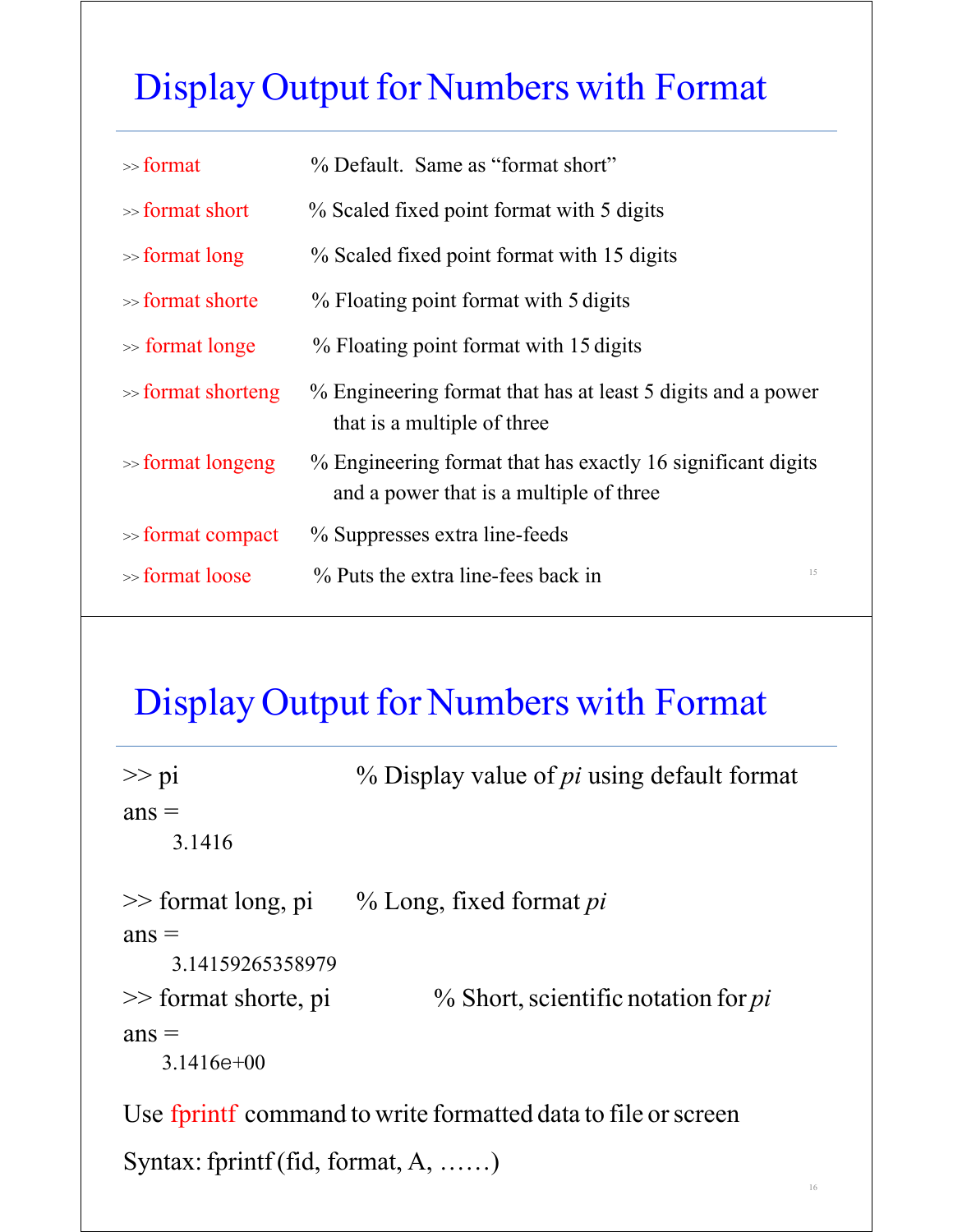#### The fprintfCommand

Syntax: fprintf (fid, format, A, ……)

where  $\hat{\text{fid}} = \text{output filename}$ ; if blank, output is screen  $format = format control of data$  $A = \text{variable name} (e.g. vector, matrix, etc.)$ 

 $\gg A = \pi i;$ 

 $\gg$  fprintf ('%10.6f', A) % print value of *pi* in fixed point % format with a maximum of 10 % characters and 6 decimal places

17

3.141593

#### The fprintf Command (Cont'd)

```
>> A = \pi i; B = 2*pi;
\gg fprintf ('%10.6f', A, B)
3.141593 6.283185
\gg fprintf ('%10.6f\n', A, B) % \n forces a new line in output
3.141593
6.283185
```
Type 'help fprintf' to view more information about the the command and how to write to an output file.

Another useful command to display output is  $\frac{disp(x)}{sup(y)}$ , where x could be an array or a string enclosed in ''. The command displays the array without printing the array name.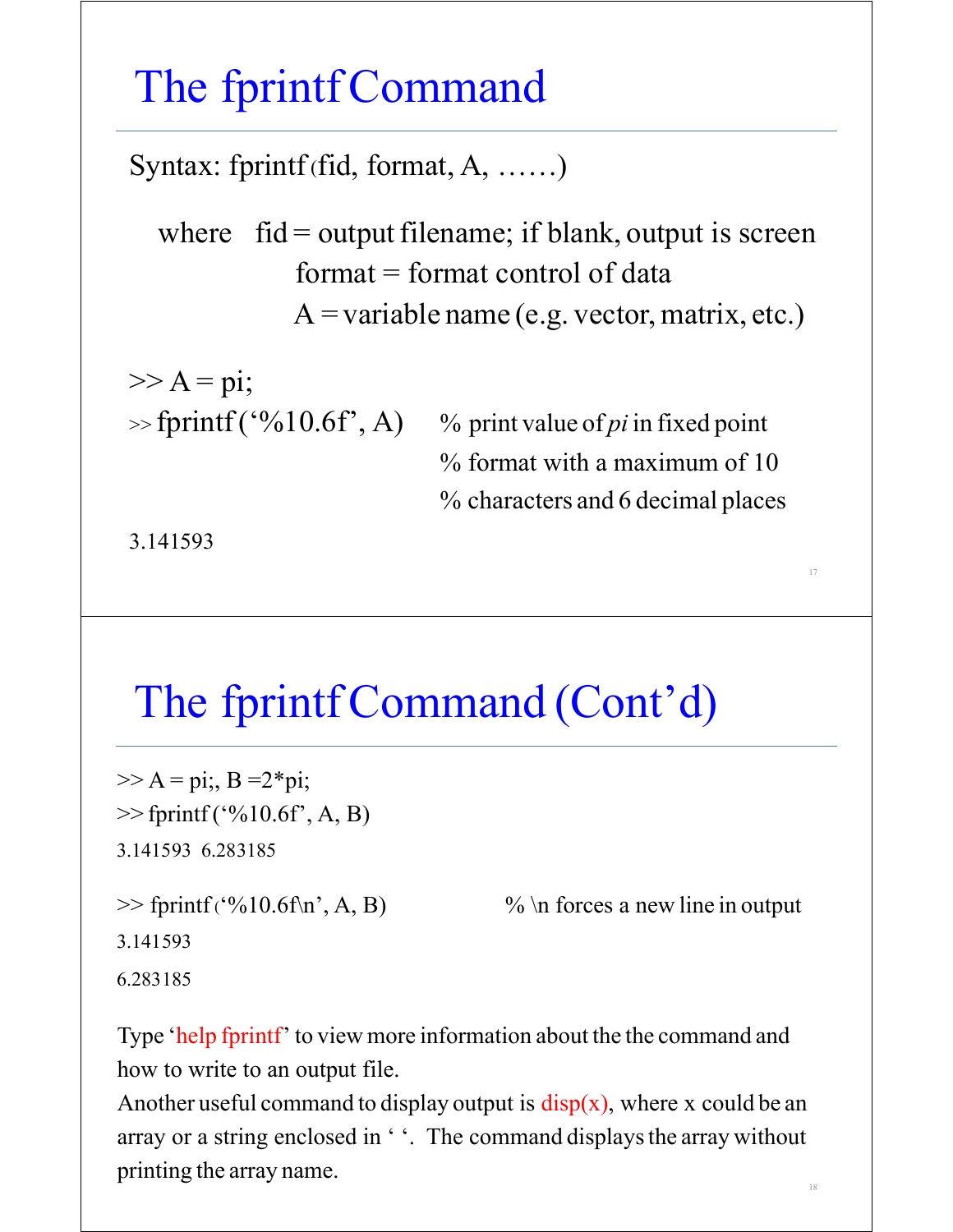# Predefined Variables

| ans        | The most recent answer                         |
|------------|------------------------------------------------|
| i, j       | Imaginary unit                                 |
| pi         | The value of <i>pi</i> $(3.141592653)$         |
| Inf        | Infinity                                       |
| <b>NaN</b> | Not-a-Number (i.e. $0/0$ or Infinity/Infinity) |
|            |                                                |

#### Built-in Mathematical Functions

19

- MATLAB has many built-in mathematical functions
- Type "help elfun" and "help specfun" for a list of functions
- Some common ones are:

| abs(x)   | Gives the absolute value of x   |
|----------|---------------------------------|
| sqrt(x)  | Gives the square root of x      |
| exp(x)   | Exponential of x                |
| log(x)   | Natural logarithm of x          |
| log10(x) | Logarithm to the base $10$ of x |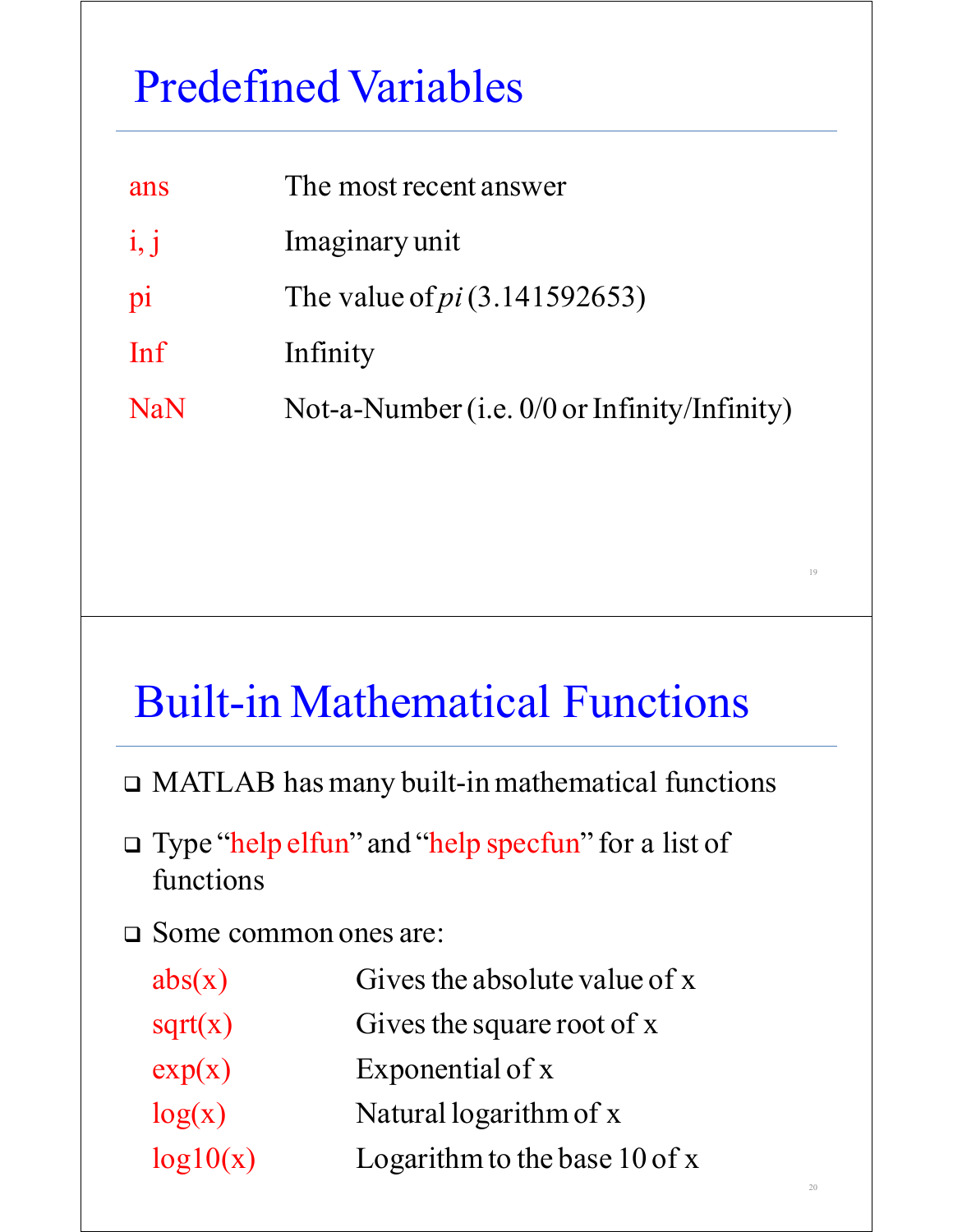### Built-in Mathematical Functions (Cont'd)

| sin(x)          | Sine of x, for x in radians             |
|-----------------|-----------------------------------------|
| asin(x)         | Arcsin(x)                               |
| csc(x)          | Produces $1/\sin(x)$                    |
| round $(x)$     | Gives the integer closest to x          |
| real(x)         | Gives the real part of a complex number |
| $>> x = exp(1)$ | $%$ Numerical value of e                |
|                 |                                         |

### An Example

 $\frac{0}{0}$ 

2.7183

% Here is a simple sequence of expressions to compute % the volume of a cylinder, given itsradius and length.

```
\frac{0}{0}
```

```
\gg radius = 2; \% radius of cylinder
\gg length = 4; \% length of cylinder
```
 $\gg$  volume = pi\*radius^2\*length % volume of cylinder

 $volume =$ 

50.2655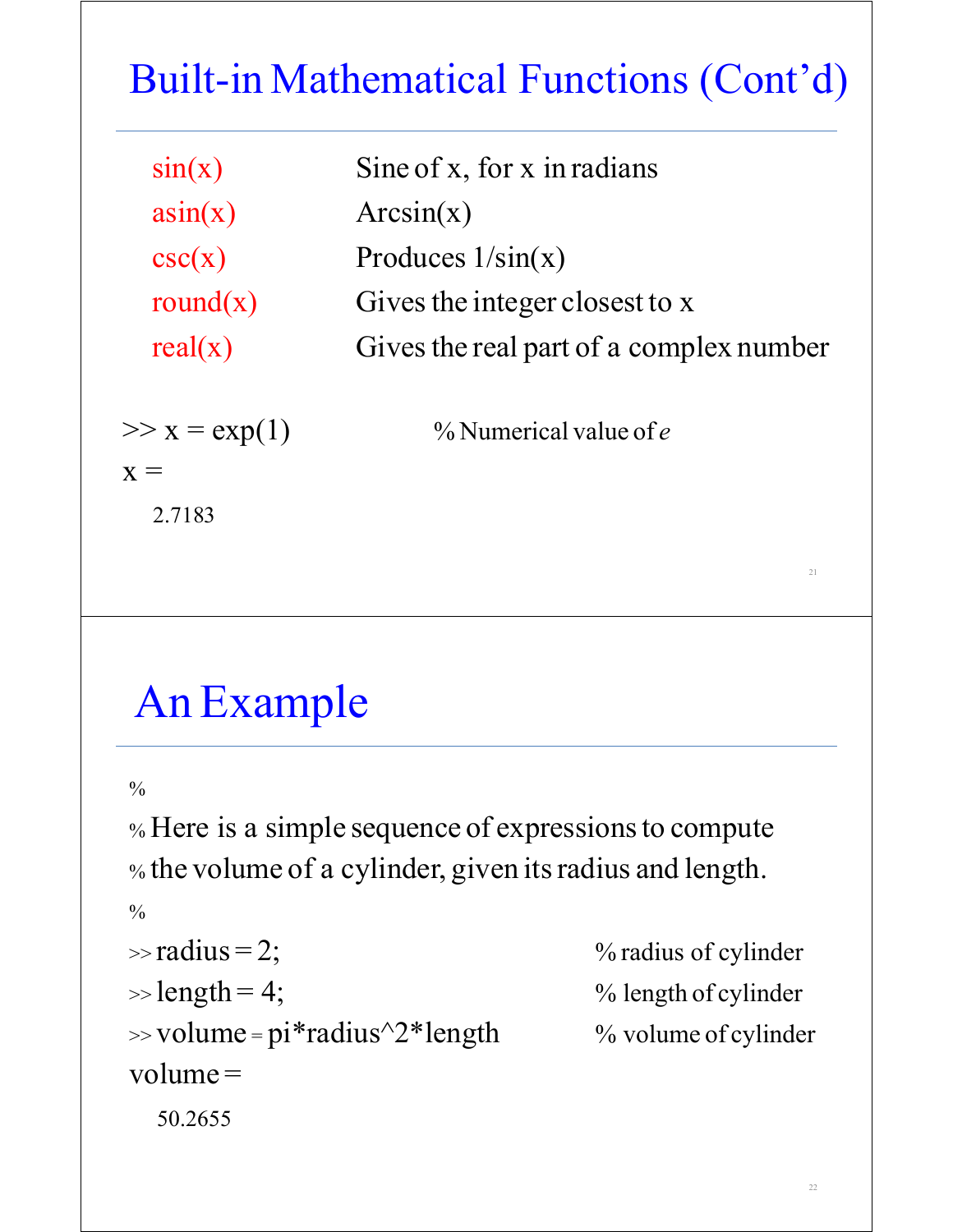# Writing a MATLAB Script File

- A script is an external text file containing a sequence of MATLAB statements.
	- $\div$  Has the file extension .m
	- Very useful for running MATLAB non-interactively by executing many MATLAB statements with one Enter keystroke by typing the script filename.
	- The first character of the file name must be an alphabet, but the file name may contain numerals.
	- Must make sure the file name does not coincide with built-in MATLAB function names, e.g. sum, sin, mean.

#### Writing a MATLAB Script File (Cont'd)

#### Two simple ways to create a MATLAB script file:

- 1. Use a text editor in Windows or use the built-in Editor in MATLAB by choosing New Script in the ribbon.
- 2. Use MATLAB *diary* command to record an interactive session.
	- >> diary filename
	- >> (some MATLAB commands)

>> (some MATLAB output)

>> diary off

Then edit the file to delete MATLAB output, including incorrect commands and any error messages. Save the file again with the extension .m.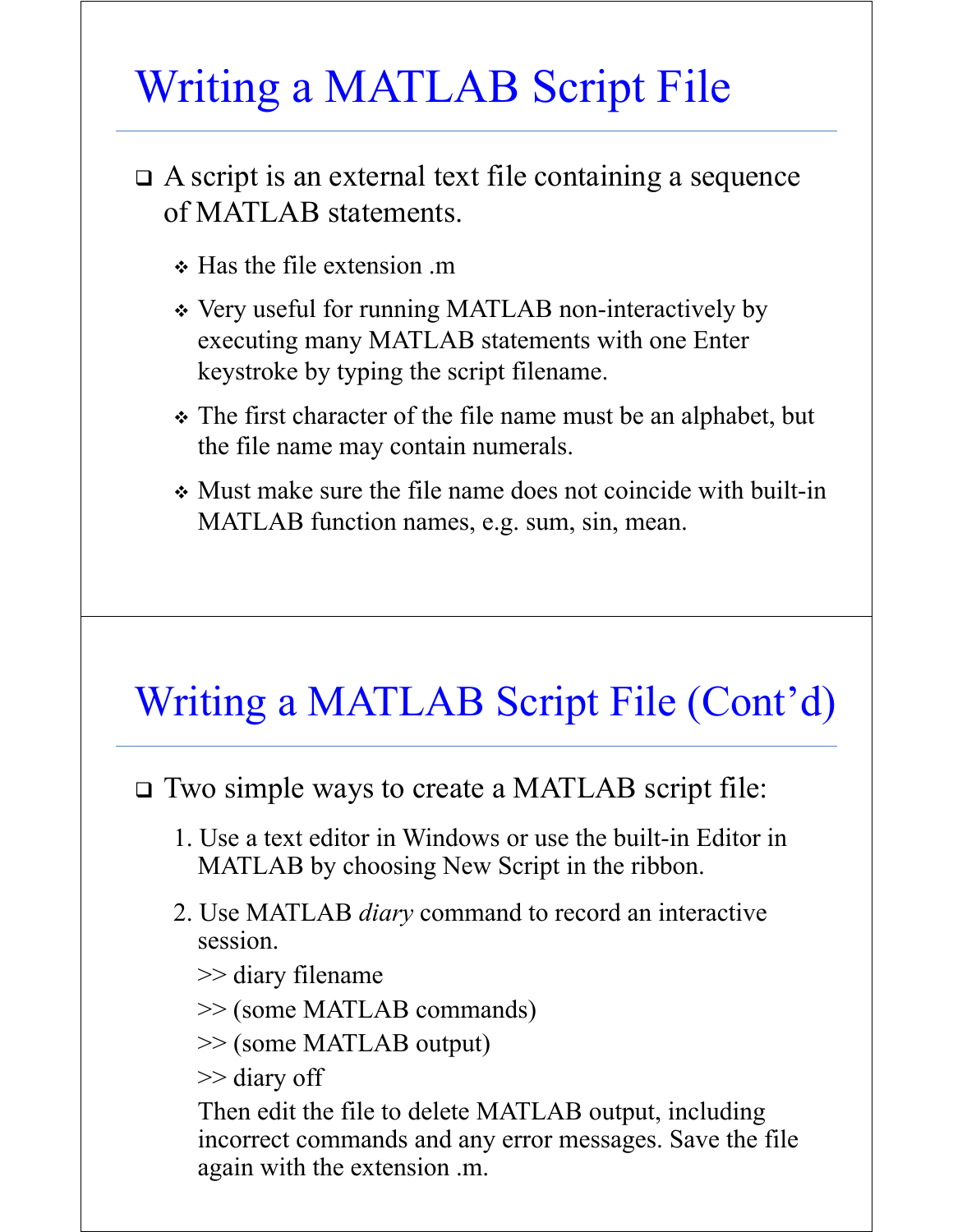# Example of a Script File

- □ Create a script file named "Volume.m" clear clc radius  $= 2$ ;  $length = 4;$ volume =  $pi*$ radius $\frac{\gamma*}{2*}$ length; fprintf ('The volume of the cylinder =  $\%4.2f \n\mid n$ ', volume)
- Notice that the file name of a script is case-sensitive.
- Also, you are not allowed to use the same name for a variable in the script and the script file name.

# Vector and Matrix Manipulations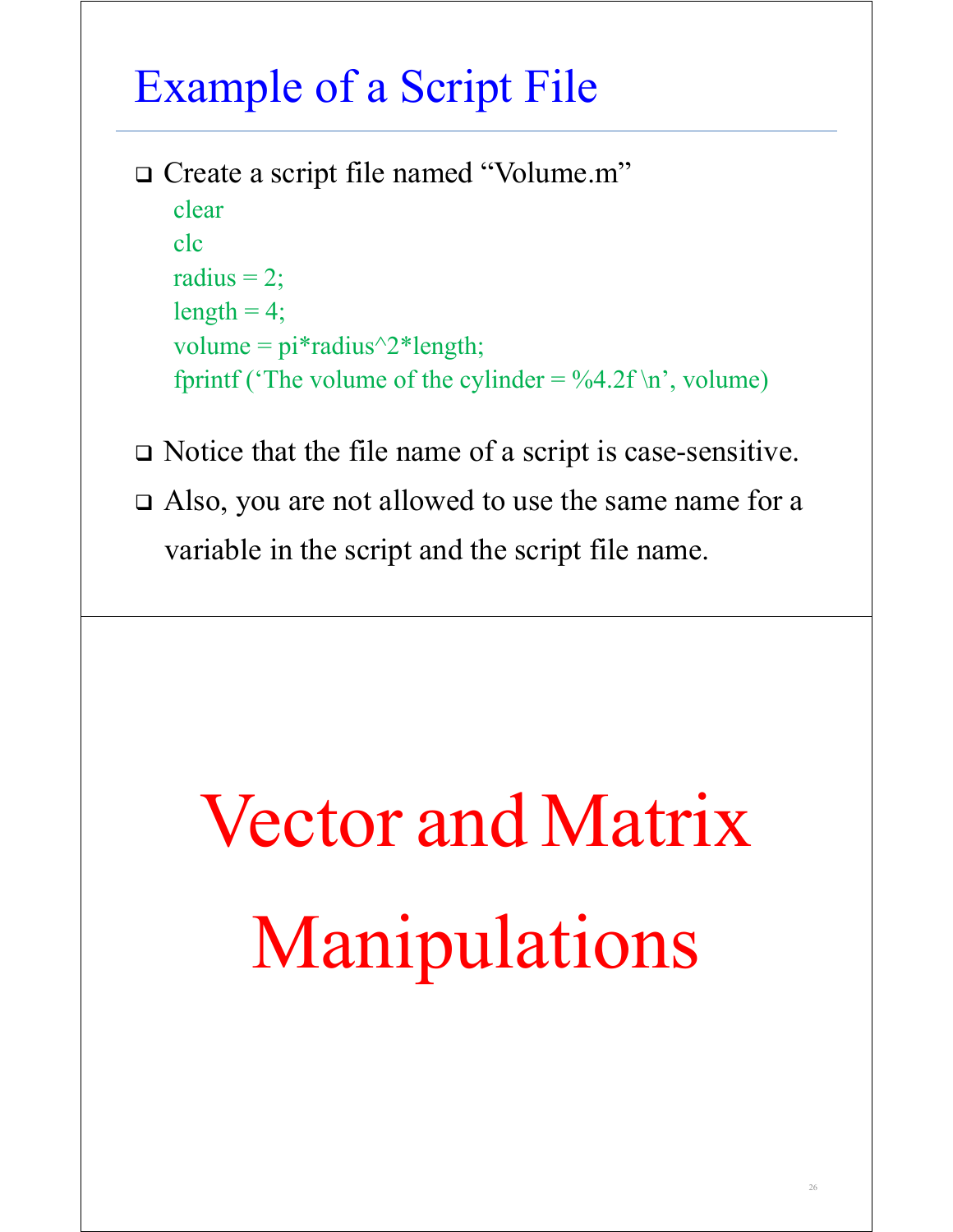#### Matrices and Vectors

#### Vectors and One-Dimensional Arrays

1. Row Vector  $\gg$  a =  $\lceil 1 \cdot 3 \cdot 9 \cdot 25 \cdot 1 \rceil$  % Syntax for a row vector with  $\gg$  a =  $[1, 3, 9, 25, 1]$  % Syntax for a row vector with  $a =$ 1 3 9 25 1

% elements separated by a space

% elements separated by a comma

#### Matrices and Vectors (Cont'd)

2. Column Vector  $>> b = [1; 3; 2; 5]$  % Syntax for a column vector with % elements separated by a semicolon  $b =$  1 3 2 5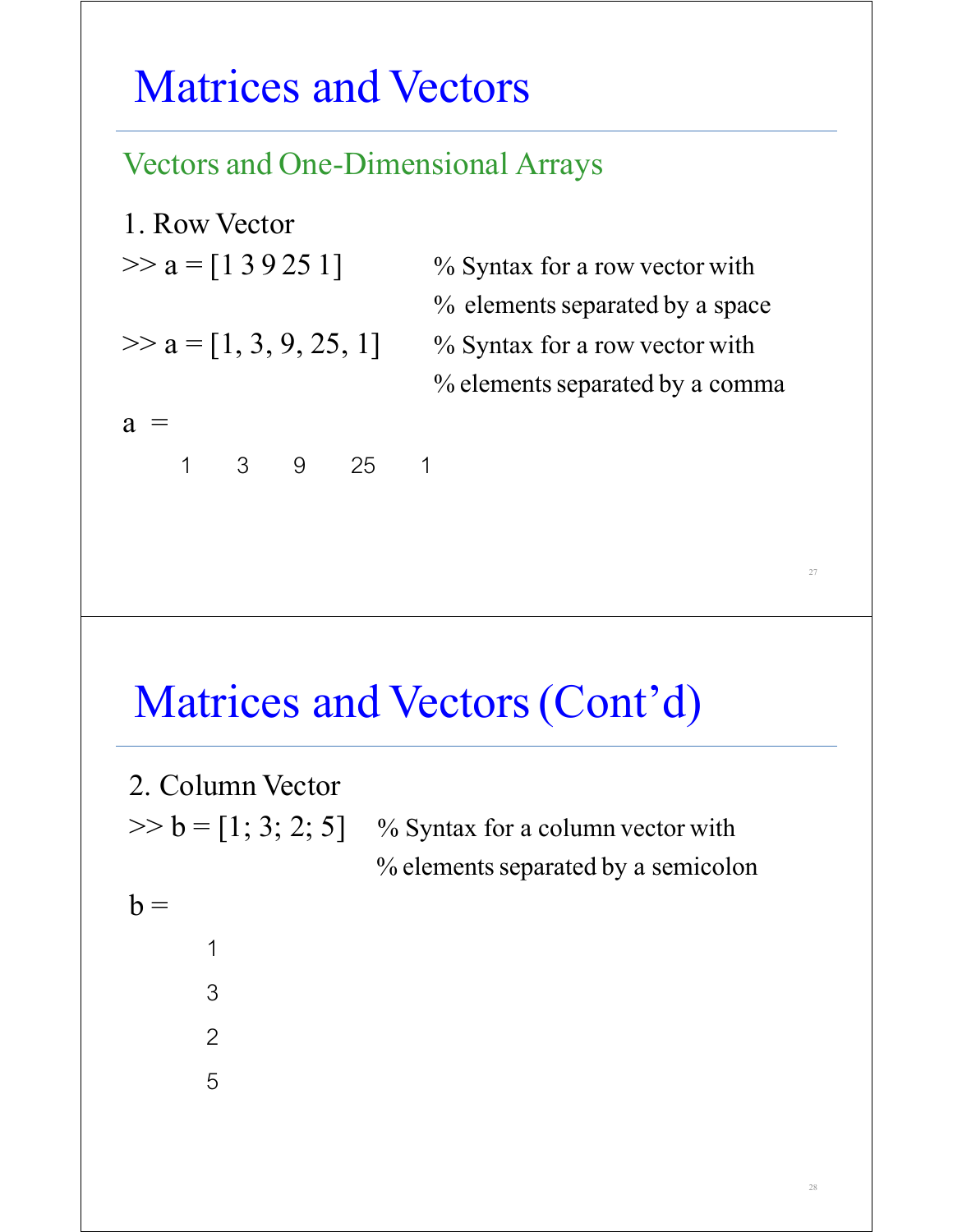$\gg$  a(2) % Determine the value of the 2nd element of the vector  $ans =$  3  $\Rightarrow$  length(a)  $\%$  Determine the number of elements in vector  $ans =$  5  $\gg$  a(7) = 49 % Add an additional element to the vector a  $a =$  $1 \quad 3 \quad 9 \quad 25 \quad 1 \quad 0 \quad 49$ 

#### Some Vector Operations/Manipulations

 $\gg$  a(6) = 16 % Change the 6th element of the vector  $a =$ 

1 3 9 25 1 16 49

Many of the functions introduced can be applied to a vector  $\gg$  sqrt(a)  $\%$  Determine the square root of each element  $ans =$  1.0000 1.7321 3.0000 5.0000 1.0000 4.0000 7.0000

Other useful functions are:

min(a), max(a), mean(a), median(a)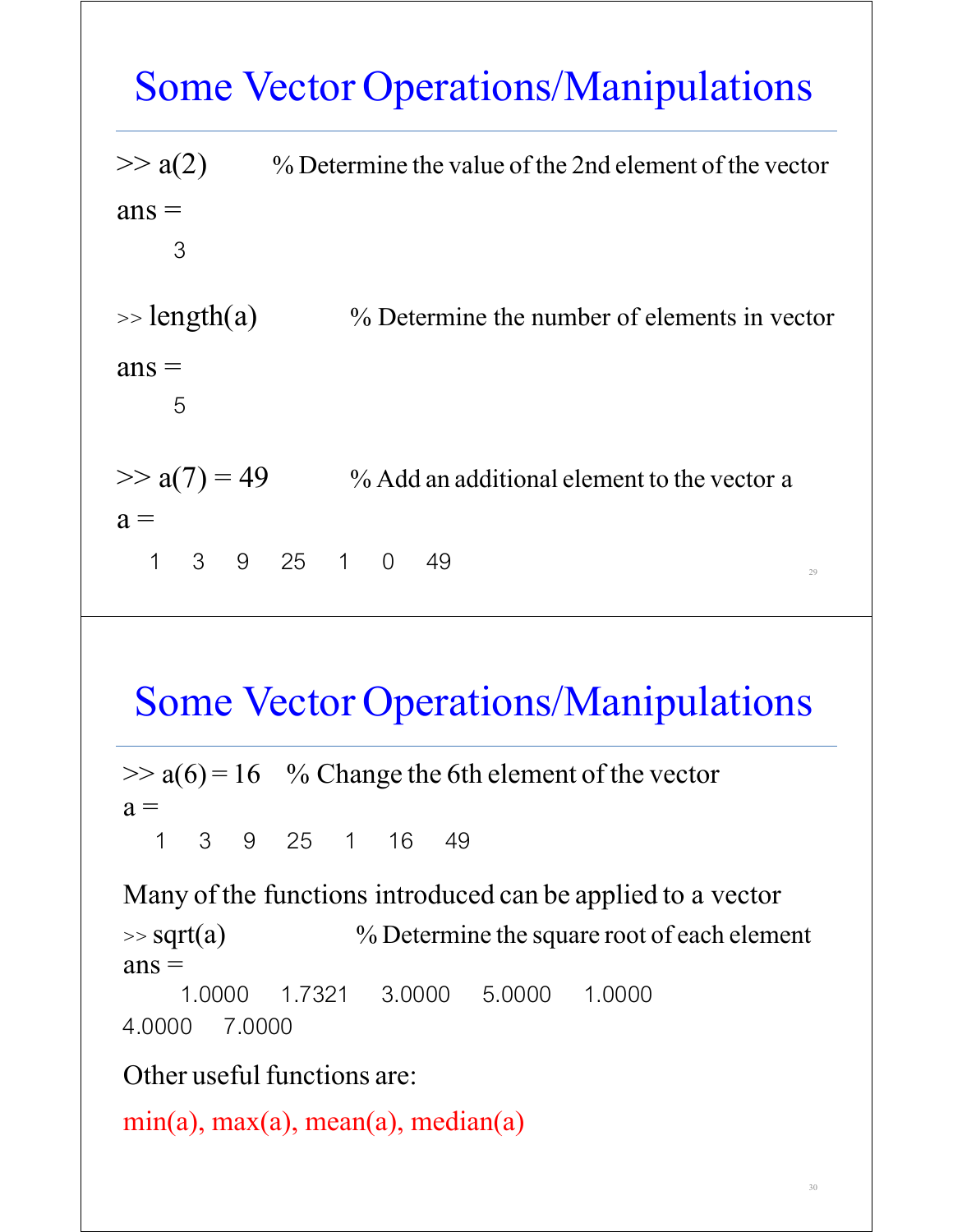$>> c = [2 4 5 3]'$  % c is the transpose of the row vector  $c =$  2 4 5 3  $\Rightarrow$  3<sup>\*</sup>b – c % array operations can be performed on each element  $ans =$  $\overline{\phantom{a}}$  5  $\overline{\phantom{a}}$ 12

#### Some Vector Operations/Manipulations

| Arrays can be combined |                                             |
|------------------------|---------------------------------------------|
| >> [c ; b]             | % Join two column vectors to form a new one |
| $ans =$                |                                             |
| $\overline{2}$         |                                             |
| 4                      |                                             |
| 5                      |                                             |
| 3                      |                                             |
| 1                      |                                             |
| 3                      |                                             |
| 2                      |                                             |
| 5                      |                                             |
|                        |                                             |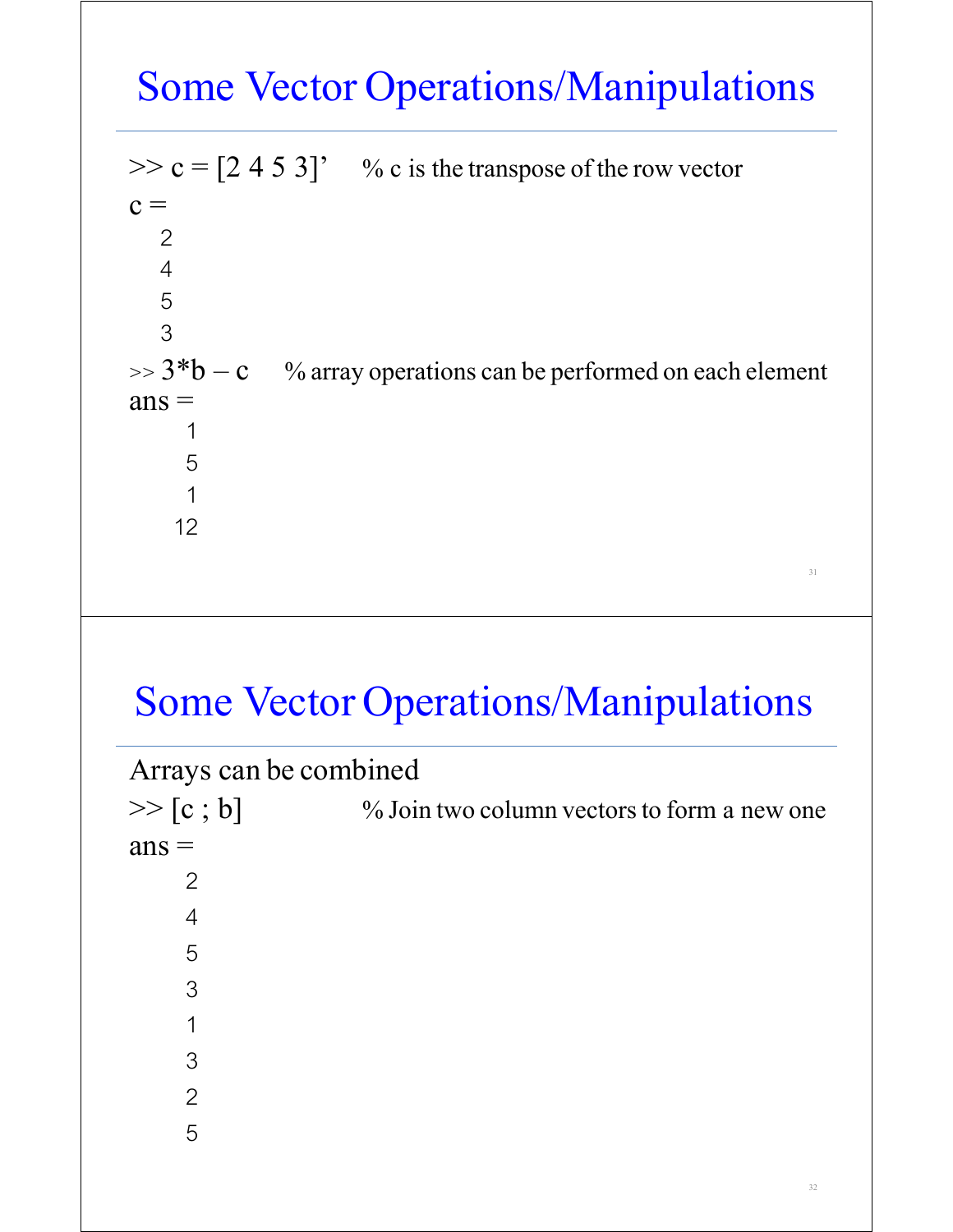When division, exponentiation, or other operators are involved, the syntax is to put a period '.' before the operator without any spacing:  $>> a$ ./2 % Divide each array element by 2

 $ans =$  0.5000 1.5000 4.5000 12.5000 0.5000 8.0000 24.5000

 $>> b$ <sup>\*</sup>.\*c' % Form product of the individual elements, i.e.  $[b_1c_1, b_2c_2, ..., b_nc_n]$ 

 $ans =$ 

 $2 \t 12 \t 10 \t 15$ 

#### Some Vector Operations/Manipulations

 $>> (b'.*c').$ <sup>2</sup> % Another example of exponentiation and .  $ans =$ 

4 144 100 225

Vector inner and outer products:

 $>> c$ <sup>\*</sup>b % Form inner product of 2 vectors  $\rightarrow$  a scalar  $ans =$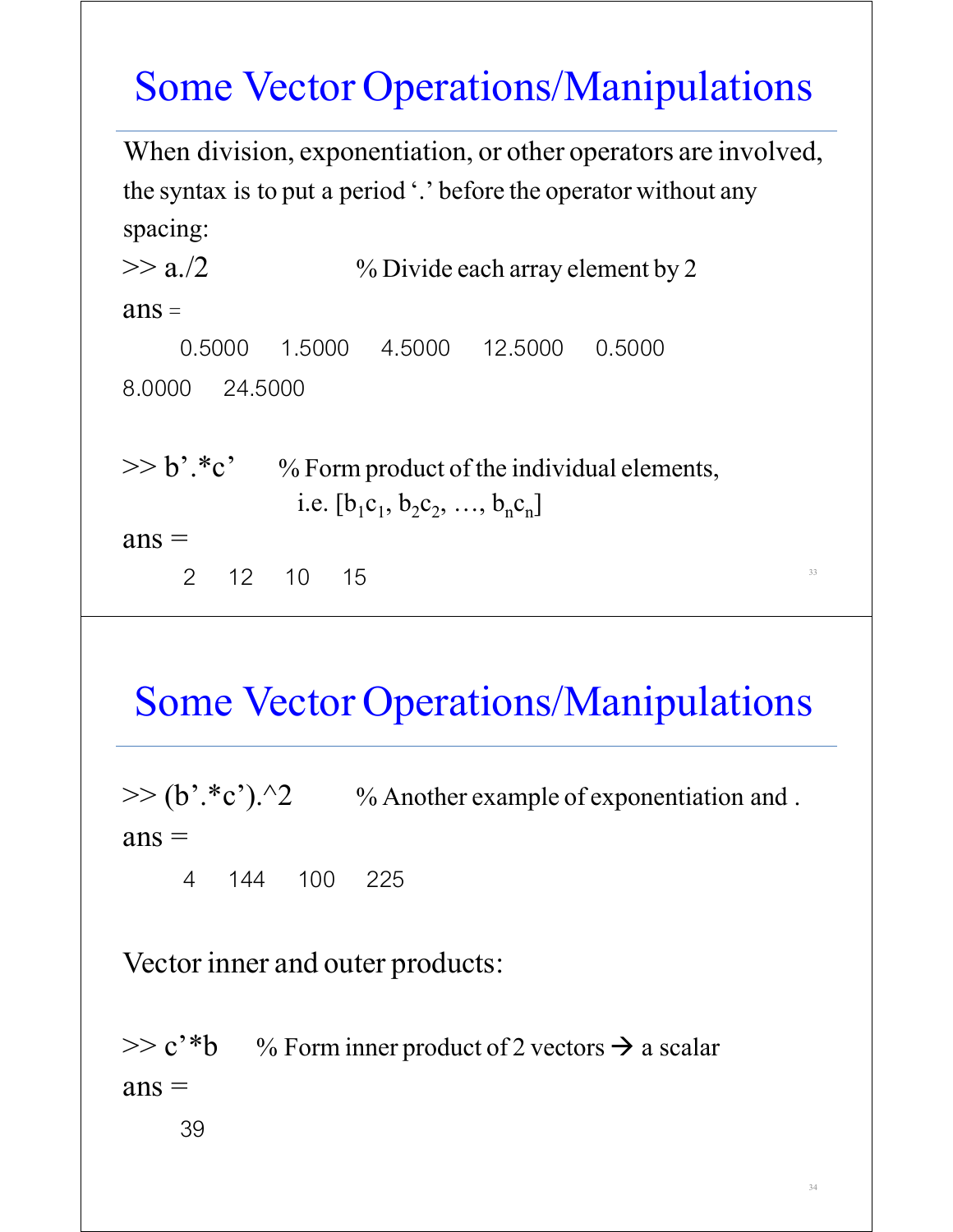|         | $\gg b^*c^*$ % Form the outer product of 2 vectors $\rightarrow$ a matrix |  |  |  |  |
|---------|---------------------------------------------------------------------------|--|--|--|--|
| $ans =$ |                                                                           |  |  |  |  |
|         | 2 4 5 3                                                                   |  |  |  |  |

| 6  | 12 <sup>°</sup> | 15 | 9  |
|----|-----------------|----|----|
| Δ. | 8.              | 10 | 6. |
| 10 | 20              | 25 | 15 |

#### Matrices:

Some basic conventions:

1. Separate the element of a row with a blanks or commas

# Matrices (Cont'd)

2. Use semicolons ; to indicate the end of each row

3. Surround the entire list of elements with square brackets, [ ]

 $>> A = [1 \ 2 \ 3; 5 \ 7 \ 4]$  % Entering a 2×3 matrix  $A =$ 123 574  $>> A(2,1)$  % Access element of second row, first column  $ans =$ 5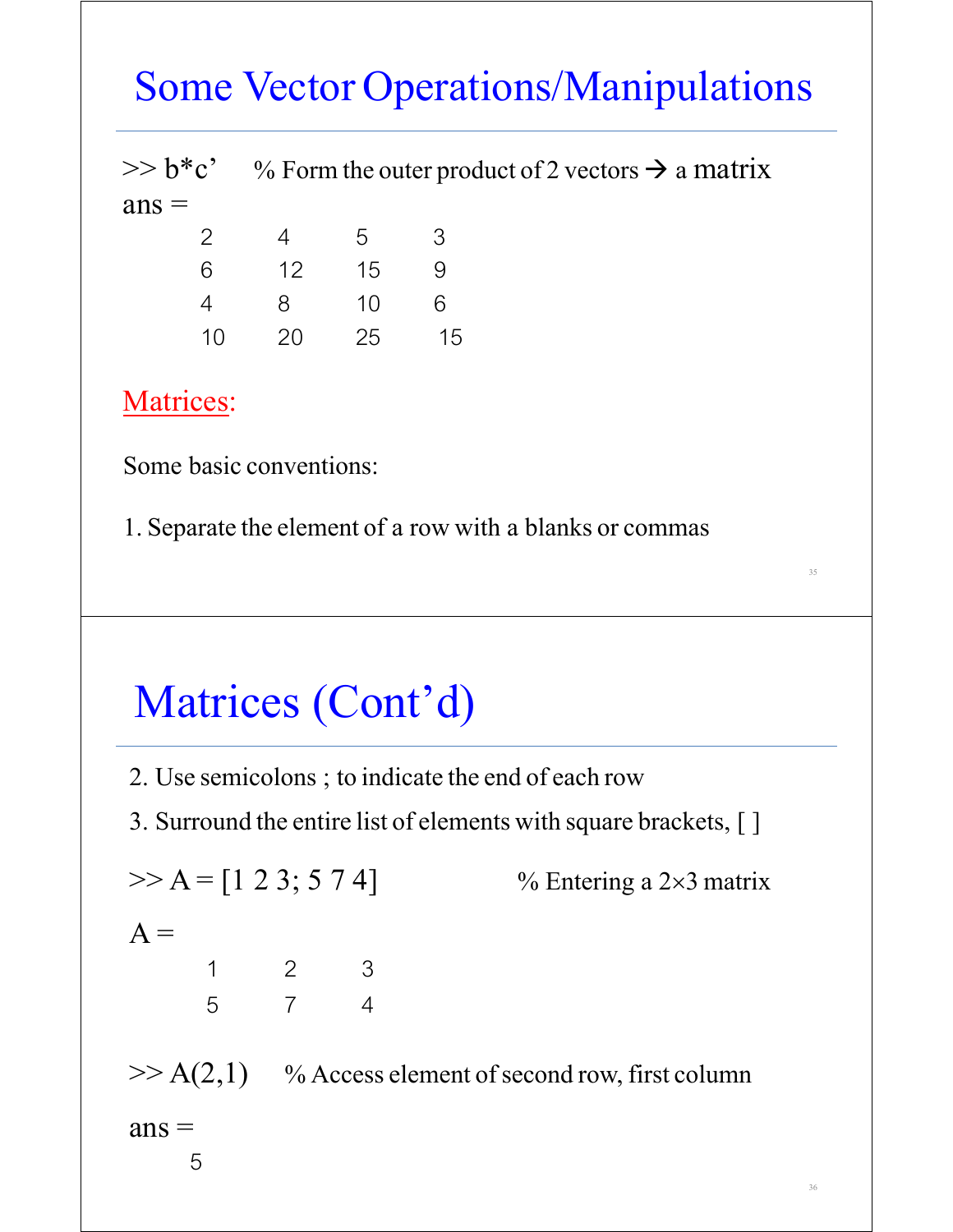# Matrices (Cont'd)

Consider a larger matrix:

 $>>$  B = [2 3 1 5 7; 3 5 1 6 7; 8 3 2 1 4; 5 7 10 3 4]  $B =$  23157 35167 83214 5 7 10 3 4

Sub-matrices can be extracted from B using the colon operator The syntax is: (start row:end row, start column:end column)

37

# Matrices (Cont'd)

 $>>$  B submatrix = B(2:3, 2:4) % Extract a 2×3 sub-matrix B submatrix  $=$  $-$  5 1 6 321  $>> A(:, 3) = [ ]$  % Delete the third column of matrix A  $A =$ 1 2 5 7  $\gg$  A(:, 3) = [3; 4] % Add another column to A  $A =$ 1 2 3  $5 \t 7 \t 4$  38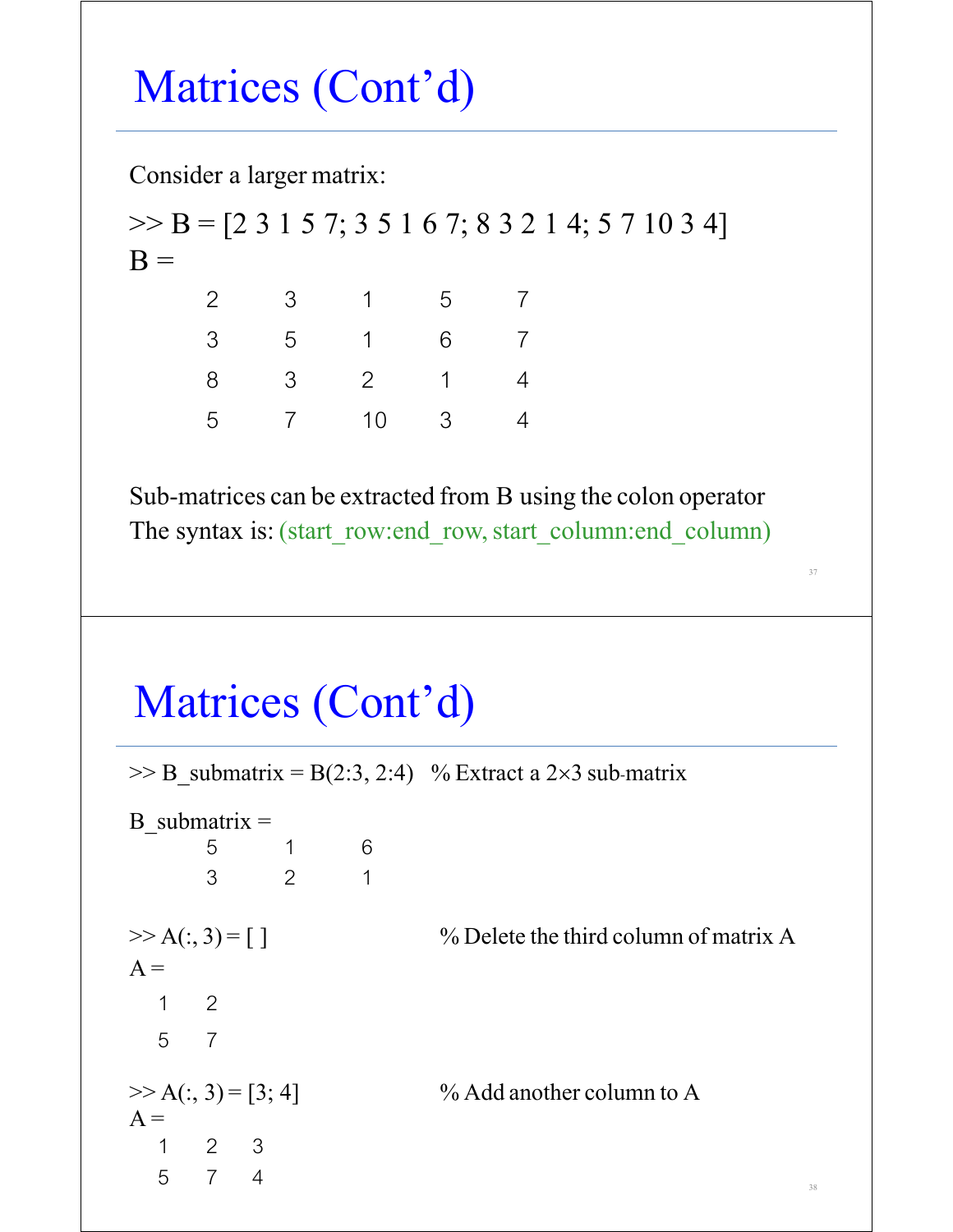# Matrices (Cont'd)

Some useful functions for manipulating matrices:

- $diag(A)$  Produces the diagonal of matrix A
- $inv(A)$  Finds the inverse of matrix A
- $eig(A)$  Computes the eigenvalues of matrix A
- eye(n) Generates an  $n \times n$  identity matrix
- zeros(n, m) Generates an  $n \times m$  matrix of zeros
- ones(n, m) Generates an  $n \times m$  matrix of ones

Matrix manipulations can be used to solve a system of algebraic equations!!!

39

40

#### Example of the Use of Matrices

To solve a Stoichiometric Balance Problem:

 $x_1CH_4 + x_2O_2 \longrightarrow x_3CO_2 + x_4H_2O$  (combustion of methane)

The balance equations are:

 $x_1 = x_3$ ,  $4x_1 = 2x_4$ ,  $2x_2 = 2x_3 + x_4$ 

3 equations but 4 unknowns ==> set  $x_1 = 1$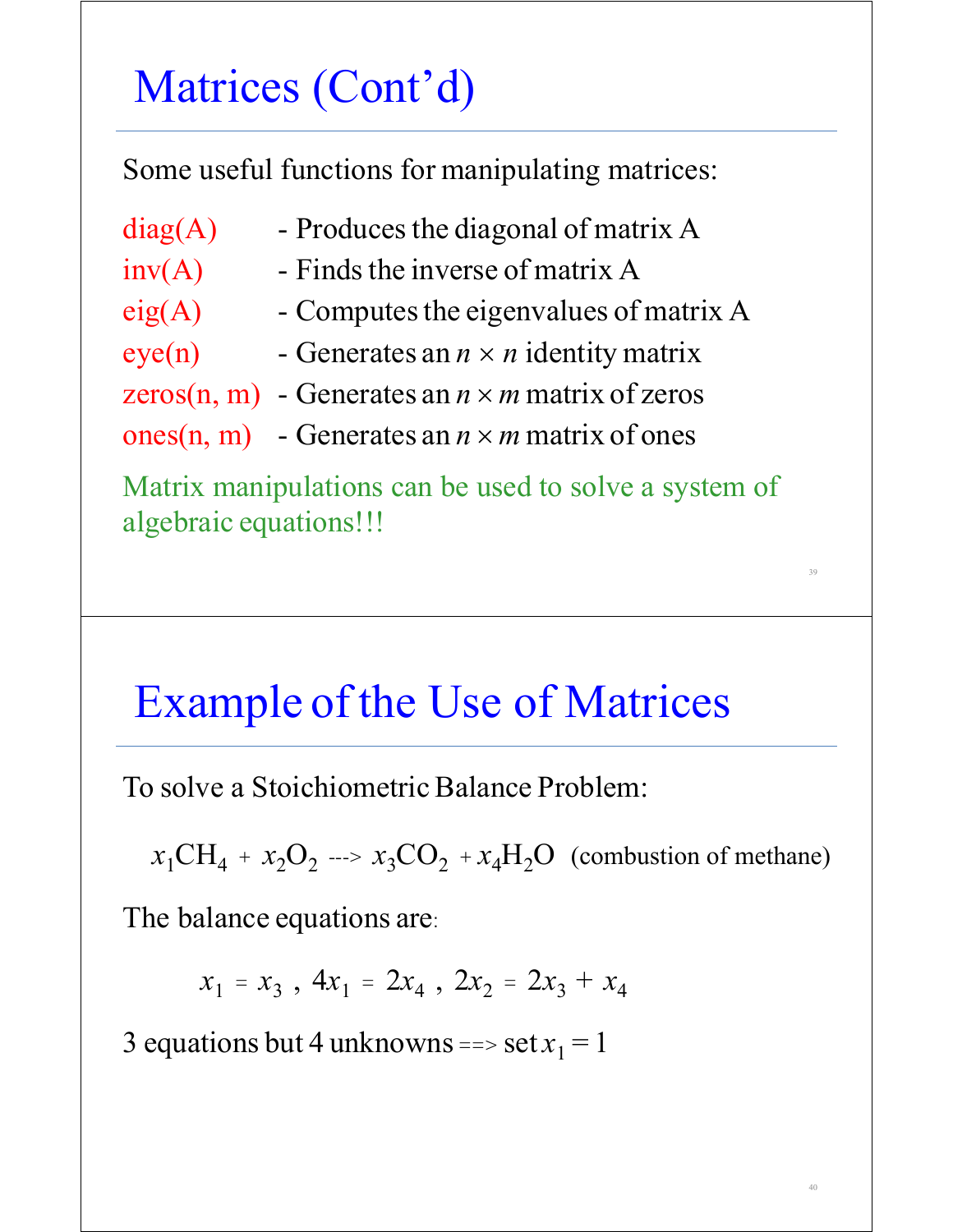#### Example of the Use of Matrices (Cont'd)

The matrix form is:

$$
\begin{bmatrix} 1 & 0 & -1 & 0 \\ 4 & 0 & 0 & -2 \\ 0 & 2 & -2 & -1 \\ 1 & 0 & 0 & 0 \end{bmatrix} \begin{bmatrix} x_1 \\ x_2 \\ x_3 \\ x_4 \end{bmatrix} = \begin{bmatrix} 0 \\ 0 \\ 0 \\ 1 \end{bmatrix}
$$

The solution from MATLAB is:

 $CH_4 + 2O_2 \longrightarrow CO_2 + 2H_2O$ 

# Solving Nonlinear Algebraic Equations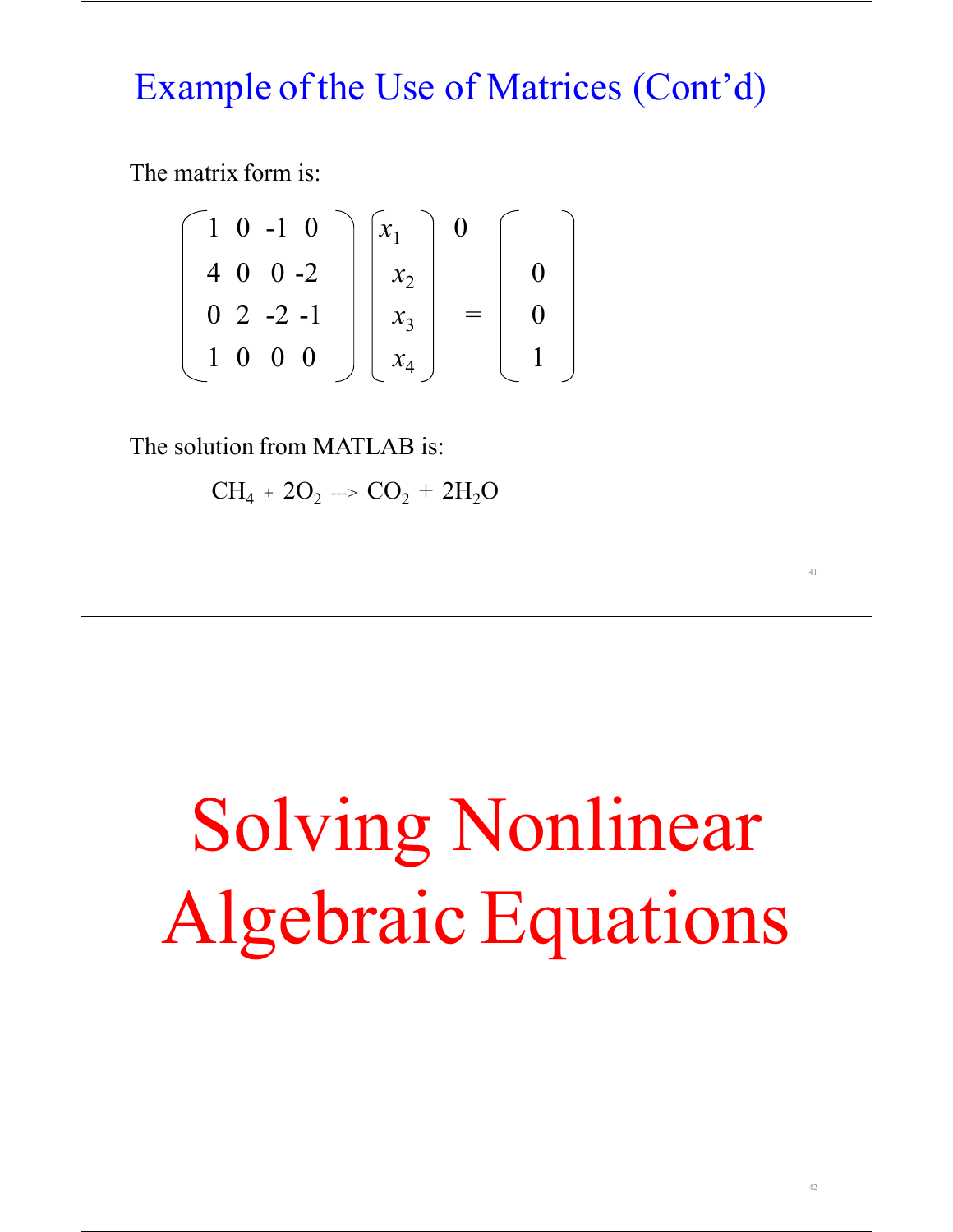# Solving Nonlinear Equations

□ There are 3 important MATLAB functions for solving nonlinear equations:  $f(x) = 0$ 

1. roots  $\rightarrow$  special function to solve for polynomial roots

- 2. solve  $\rightarrow$  generalized *symbolic* solver for roots of a set of nonlinear equations
- 3. fsolve  $\rightarrow$  generalized *numerical* solver for roots of a set of nonlinear equations

#### Syntax of Roots Function

□ Syntax of roots is:

ROOTS $(C)$  computes the roots of the polynomial whose coefficients are the elements of the vector *C*.

If *C* has N+1 components, the polynomial is  $C(1)$ \* $X^{\wedge}N$  +  $C(2)$ \* $X^{\wedge}(N-1)$  + *…* +  $C(N)$ \* $X$ +  $C(N+1)$ .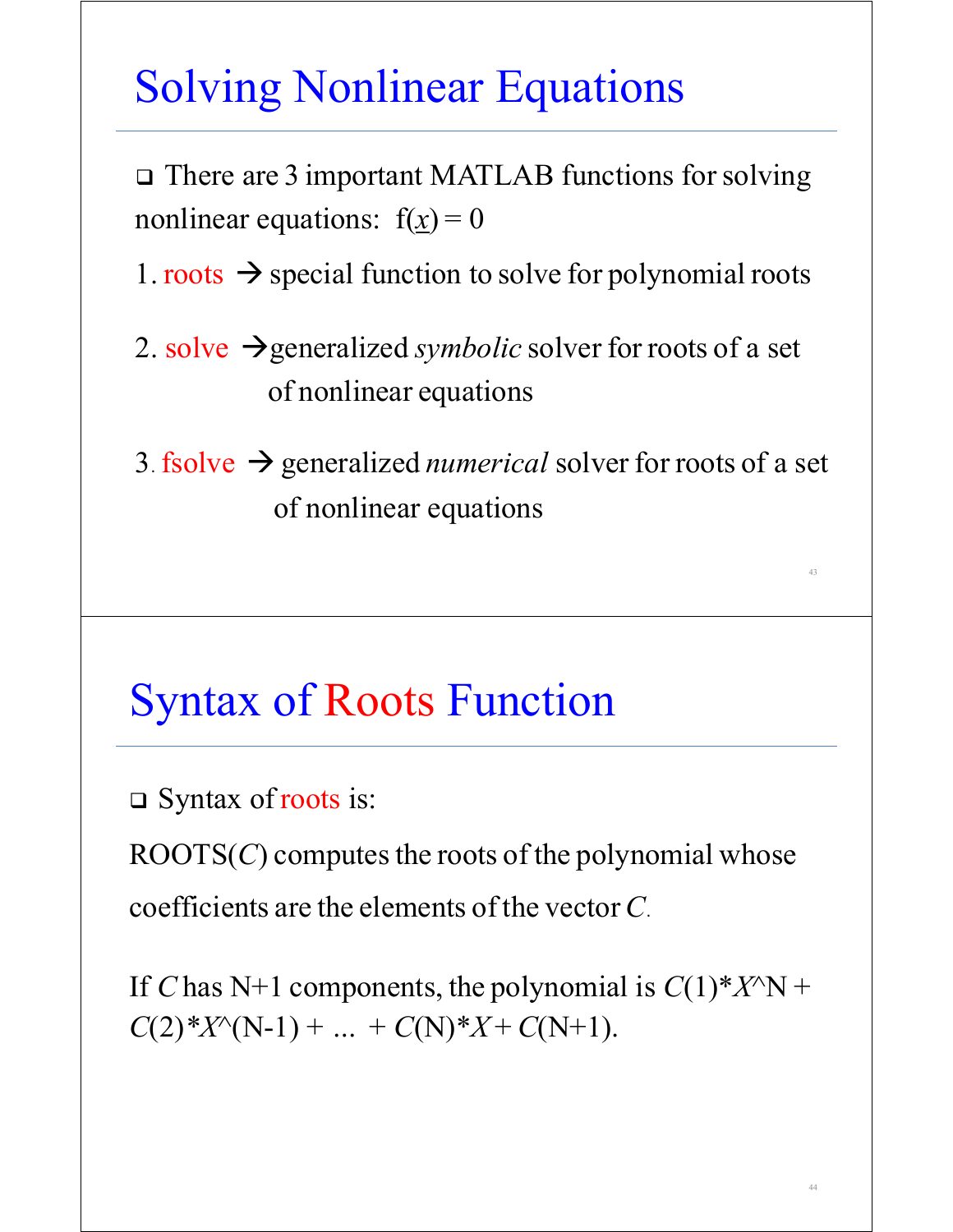# Example of Using Roots

Solve the following polynomial equation:

 $3x^4 + 2x^3 + x^2 + 4x - 6 = 0$  $\gg$  c = [3 2 1 4 -6];  $\gg$  roots(c)  $ans =$  -1.5476 0.0435 + 1.2750i 0.0435 - 1.2750i

0.7940

#### **Syntax of the Function Solve**

 $\Box$  The solve function can be used to solve nonlinear algebraic equations either symbolically or numerically if no analytical solution is available.

45

46

The most widely used syntax is (see help too):

solve(eqn1, eqn2, …, eqnN)

```
solve(eqn1, eqn2, …, eqnN, var1, var2, …, varN)
```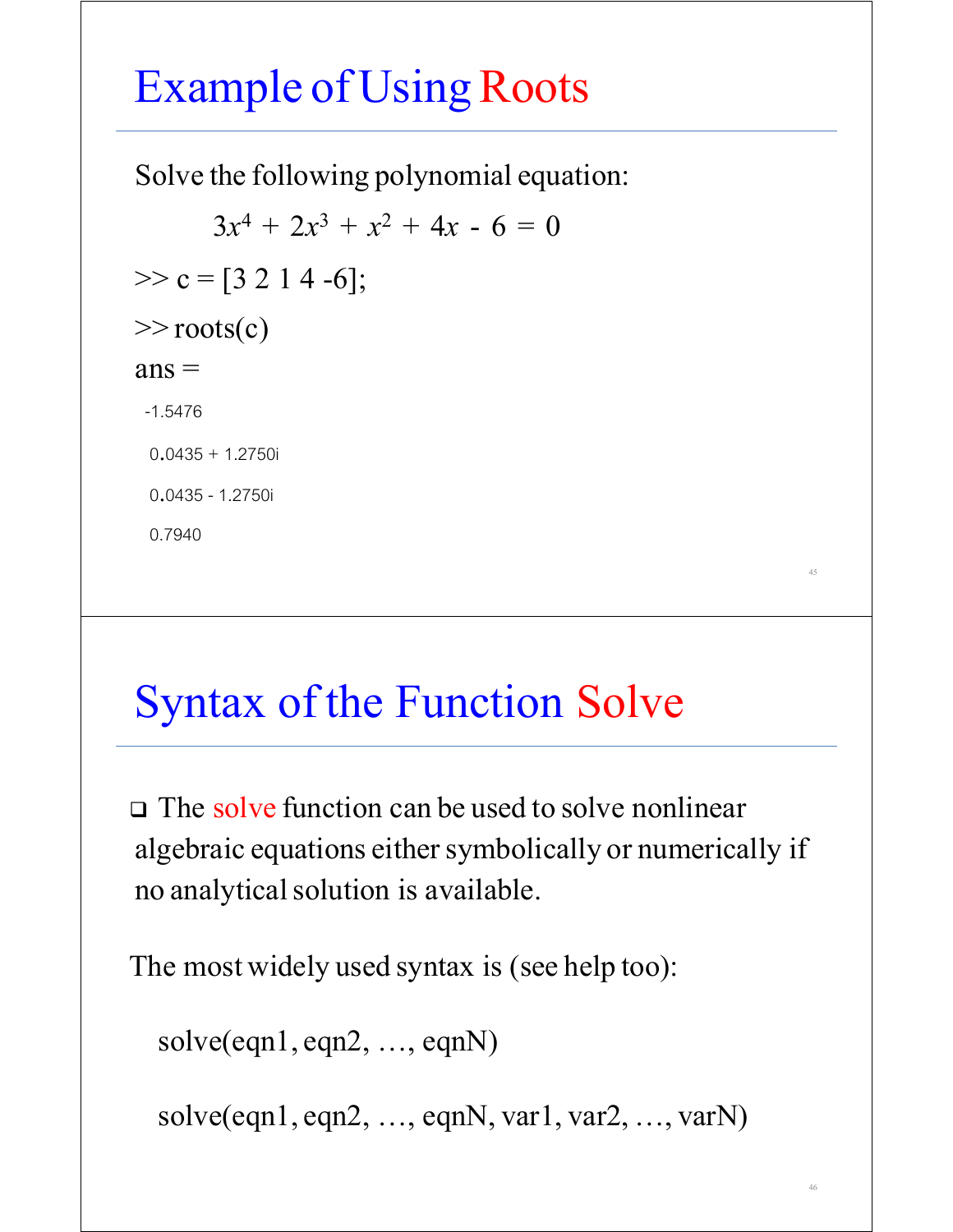#### Some Examples of Using Solve

 $\Rightarrow$  syms a b c x<br> $\Rightarrow$  solve (a\*x^2+b\*x+c==0, x) % Produce an analytical

solution

 $ans =$  $-(b + (b^2 - 4*a*c)^(1/2))/(2*a)$  $-(b - (b^2 - 4*a*c)^(1/2))/(2*a)$ 

>> syms x  $\gg$  solve(x==cos(x))

 $\gg$  solve(x-cos(x)==0) % Produce a numerical result, or

48

 $ans =$ 

0.73908513321516064165531208767387 <sup>47</sup>

#### More Examples of Using Solve

Consider the following set of nonlinear equations:  $x^2 + x - y^2 = 1$  and  $y - \sin(x^2) = 0$ >> syms x y  $\Rightarrow$  xy = solve  $(x^2+x-y^2-1==0, y - sin(x^2) == 0)$  $xy =$  [x y] = solve(.....) struct with fields:<br> $x: [1\times1$  sym] x:  $x = x : [1 \times 1 \text{ sym}]$ <br>y:  $[1 \times 1 \text{ sym}]$  x = 0.909085...  $>> xy.x$   $y =$ <br>ans = 0.735521...  $ans =$ <br>0.90908536662905988691187687185816  $>>$  xy.y  $ans =$ 0.73552157044815211836599760477997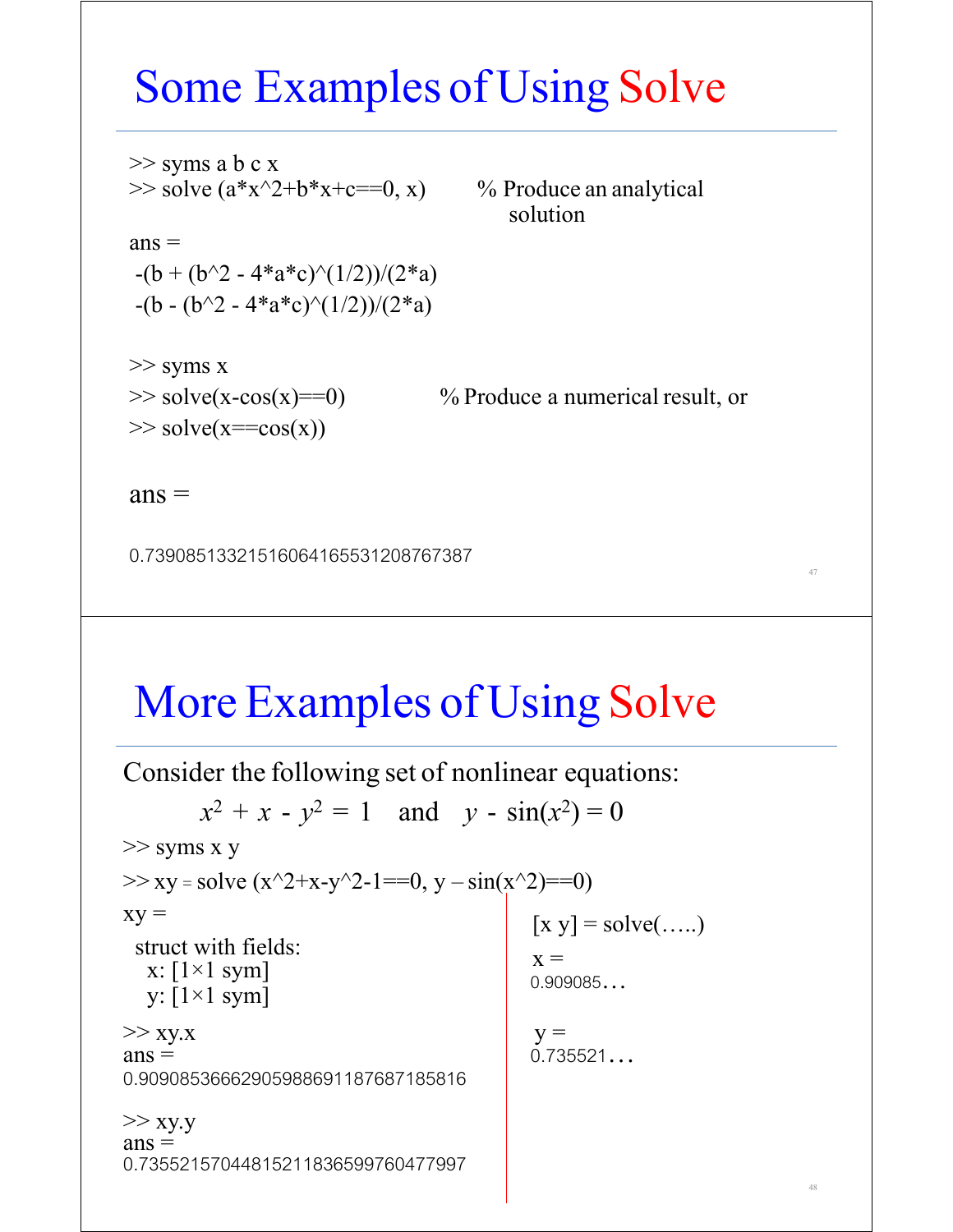# Using the DoubleCommand

- $\Box$  DOUBLE(X) returns the double precision value for X. If X is already a double precision array, DOUBLE has no effect.
- □ DOUBLE is very useful in converting symbolic numbers into double-precision numbers.

```
\Rightarrow syms x disp(double(xy.x))
>> z = solve(3*x^2-4*x-10==0) 0.9091
 z = disp(double(xy.y))
2/3 - 34\sqrt{1/2}/3 0.7355
34\cdot(1/2)/3 + 2/3\Rightarrow double(z) \qquad \qquad \qquad \qquad \qquad \qquad \qquad \qquad \qquad \qquad \qquad \qquad \qquad \qquad \qquad \qquad \qquad \qquad \qquad \qquad \qquad \qquad \qquad \qquad \qquad \qquad \qquad \qquad \qquad \qquad \qquad \qquad \qquad \qquad \ans = double(x)
  -1.2770 double(y)
2.6103 49
```

```
\ge format short \frac{1}{2} % Combine commands: disp + double
```

```
Specifying equations outside Solve
```
 Another way to use *Solve*? First just one unknown:  $>> a = 4$ ;  $>> b = a/2;$  $\gg$  syms x  $\%$  define a symbolic variable  $>> F = a * x-b * cos(x);$  $\gg$  answer = solve(F); >> disp(double(answer)) 0.4502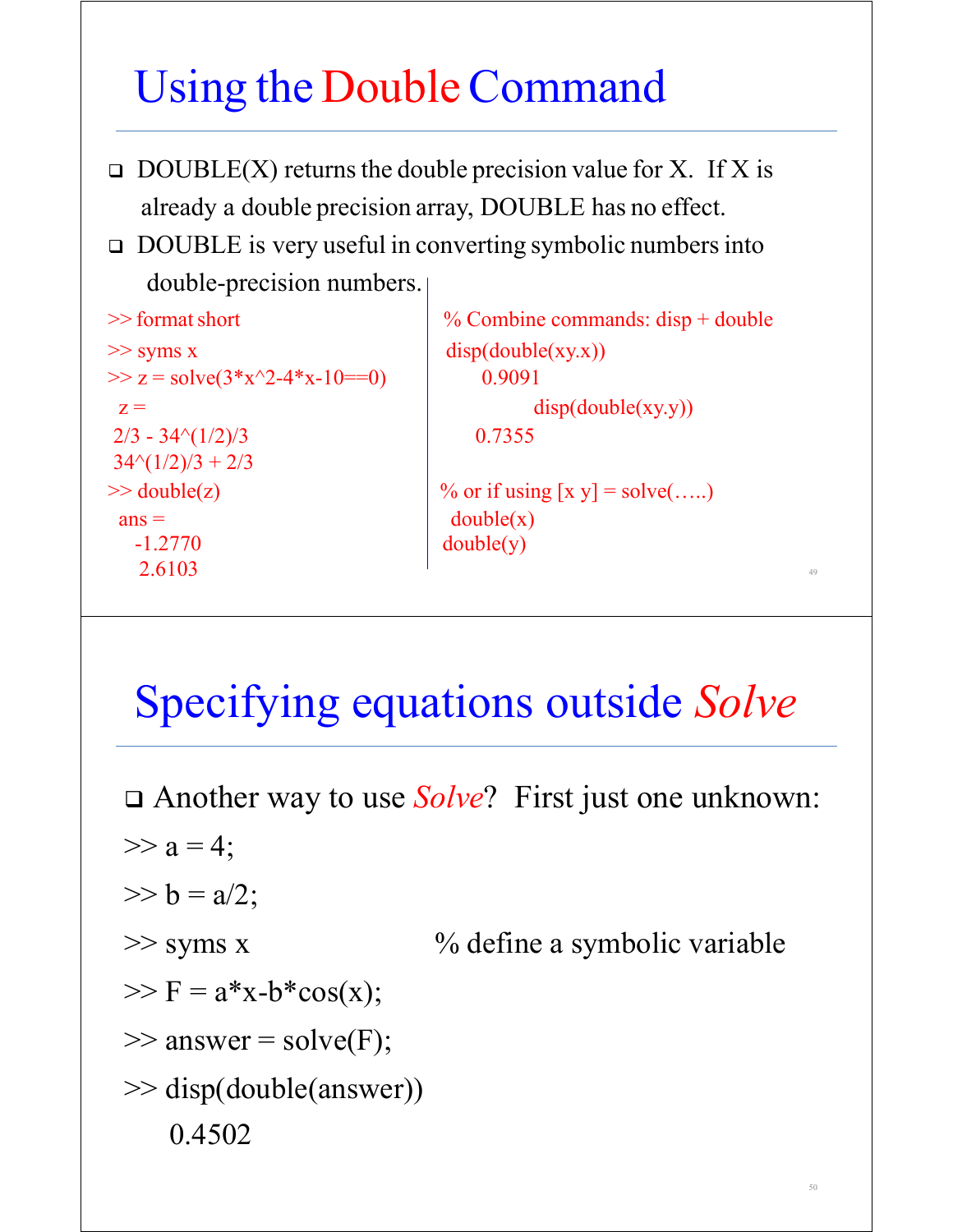#### Using Parameters in Solve Function

□ Now solve for 2 unknowns from 2 nonlinear equations:

```
% Solve a^*y\text{-cos}(z)=0 and y+b^*log(z)=0>> syms y z
>> F1 = a *y-cos(z);>> F2 = y + b * log(z);\gg yz = solve(F1, F2);
>> disp(double(yz.y)), disp(double(yz.z))
    0.1499
   0.9278
```
#### Syntax of The Function fsolve

- □ The fsolve function solves a system of nonlinear equations of several variables.
- $\Box$  The most widely used syntax is (see help too):  $x = fsolve(fun, x0)$ where
	- $fun = an M$ -file function containing the system of nonlinear equations
	- $x0$  = the initial guesses of the variables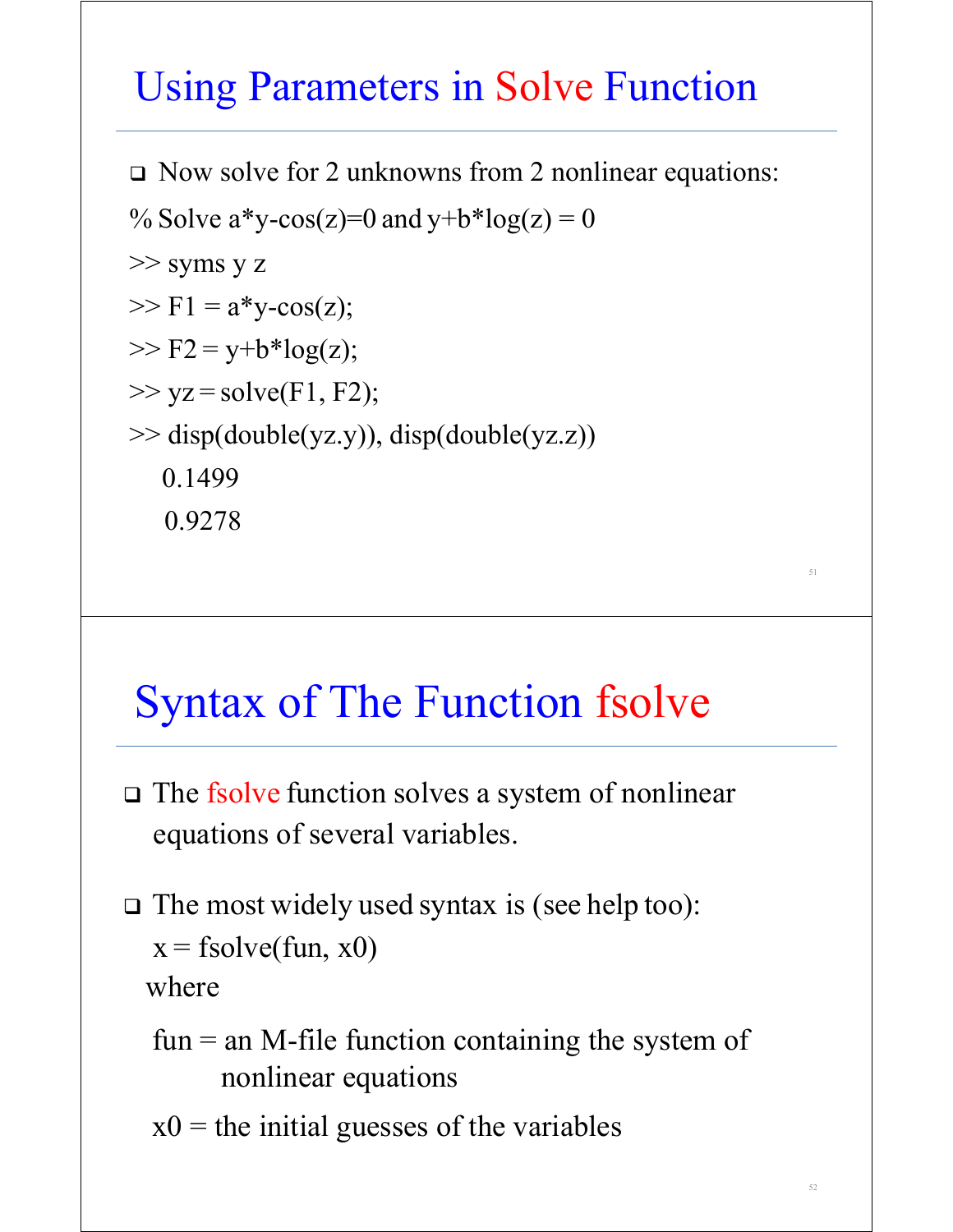#### Example of Using fsolve

- Solve:  $2x_1 x_2 \exp(-x_1) = 0$  and  $-x_1 + 2x_2 \exp(-x_2) = 0$ starting at  $x_1 = -5$  and  $x_2 = -5$
- $\Box$  First, write an M-file that computes F, the values of the equations at *x*.

function  $F = myfun(x)$  $F = [2*x(1) - x(2) - exp(-x(1)); -x(1) + 2*x(2) - exp(-x(2))];$  $>> x0 = [-5 -5];$  $\gg$  x = fsolve( $(\omega$ myfun, x0)  $X =$ 

 $0.5671$   $0.5671$ 

# Solving Ordinary Differential Equations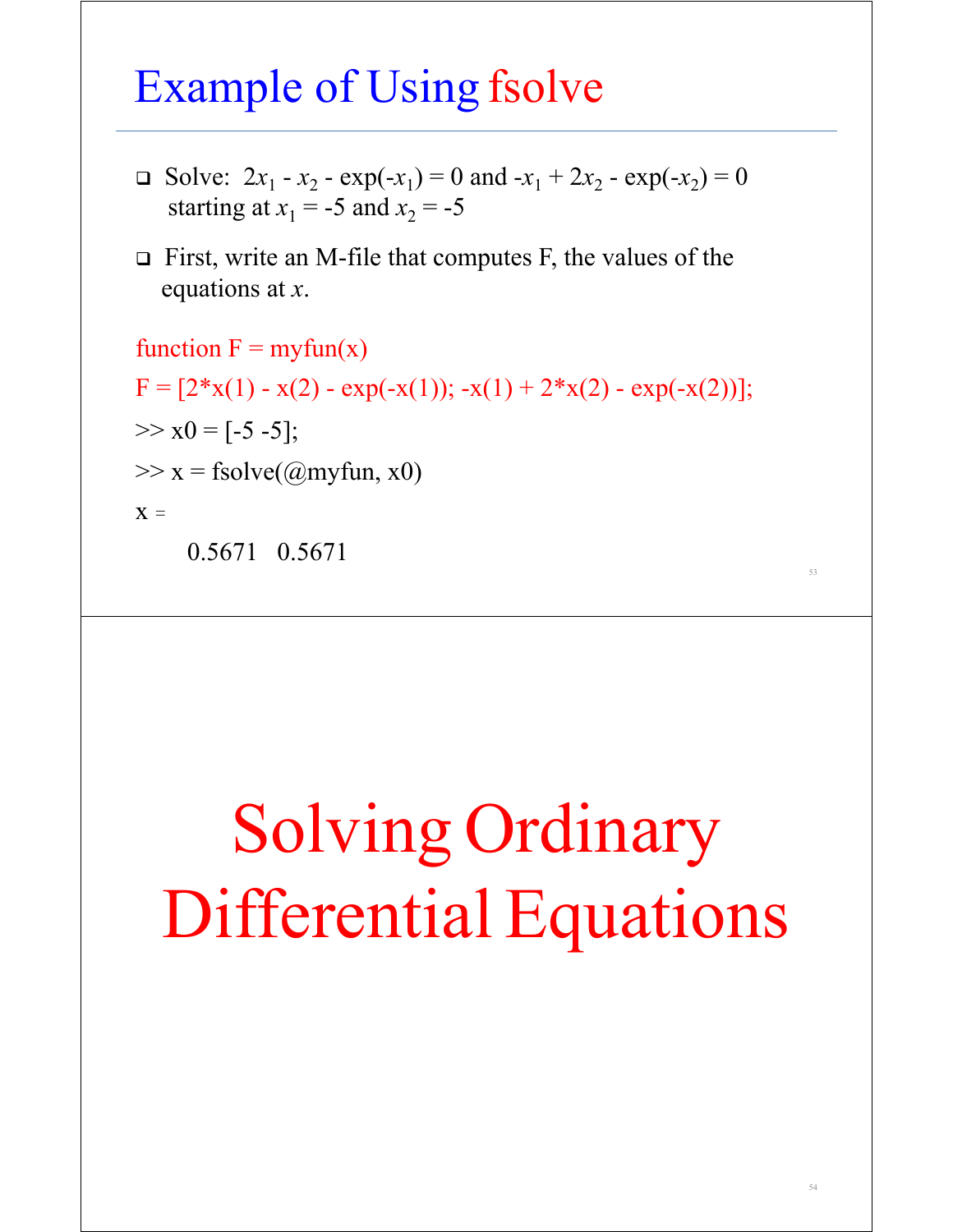# Solving ODEs in MATLAB

 The most widely used functions in MATLAB to solve a system of 1st-order ODEs are: ODE23 and ODE45

$$
dy/dt = f(t, y)
$$
 s.t.  $y(0) = a$ 

- Based on the Runge-Kutta numerical method

- ODE23 is low-order while ODE45 is medium-order

- The higher the order, the more accurate the numerical algorithm

#### Solving ODEs in MATLAB (Cont'd)

A function is written for the ODEs as an M-file.

Example: Solve the following ODEs

$$
dy_1/dt = 2y_1 - 0.001y_1y_2
$$

$$
dy_2/dt = -10y_2 + 0.002y_1y_2
$$

s.t.  $y_1(0) = 5000$  $y_2(0) = 100$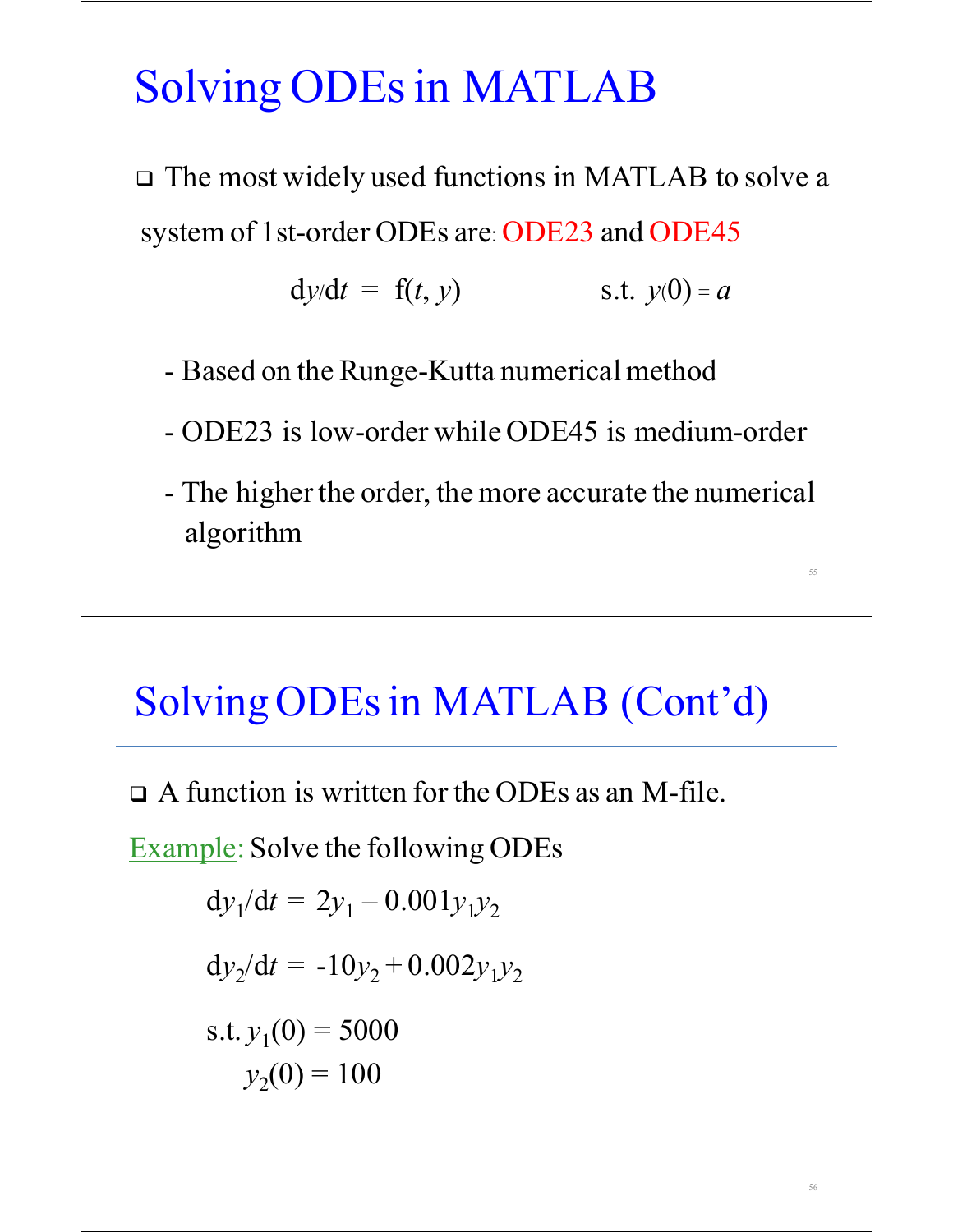#### Solving ODEs in MATLAB (Cont'd)

The syntax of ODE23 and ODE45 is:

 $[t, y] = ode23(odefun, tspan, y0)$ 

where odefun is the name of the M-file containing the ODE

functions; tspan is the length of simulation;  $y0$  is the initial condition Create an M-file called 'fxy.m', which contains the following code:

function  $fy = ode(t, y)$ fy = zeros(2,1); % Initialize fy as  $2 \times 1$  matrix to zeros  $fy(1) = 2*y(1)-0.001*y(1)*y(2);$  $fy(2) = -10*y(2)+0.002*y(1)*y(2);$ 

#### Solving ODEs in MATLAB (Cont'd)

The solution of the ODEs can now be obtained by entering the

following MATLAB commands, or put them into a script file:

```
\gg simtime = 5; \% Length of simulation
\gg inity = [5000, 100]; % Initial values at t=0
\gg [t, y] = ode23('fxy', simtime, inity) % Solve the ODEs
\gg plot(t,y);
>> xlabel('time')
\gg ylabel('Values of y1 and y2')
\gg legend('y1', 'y2')
```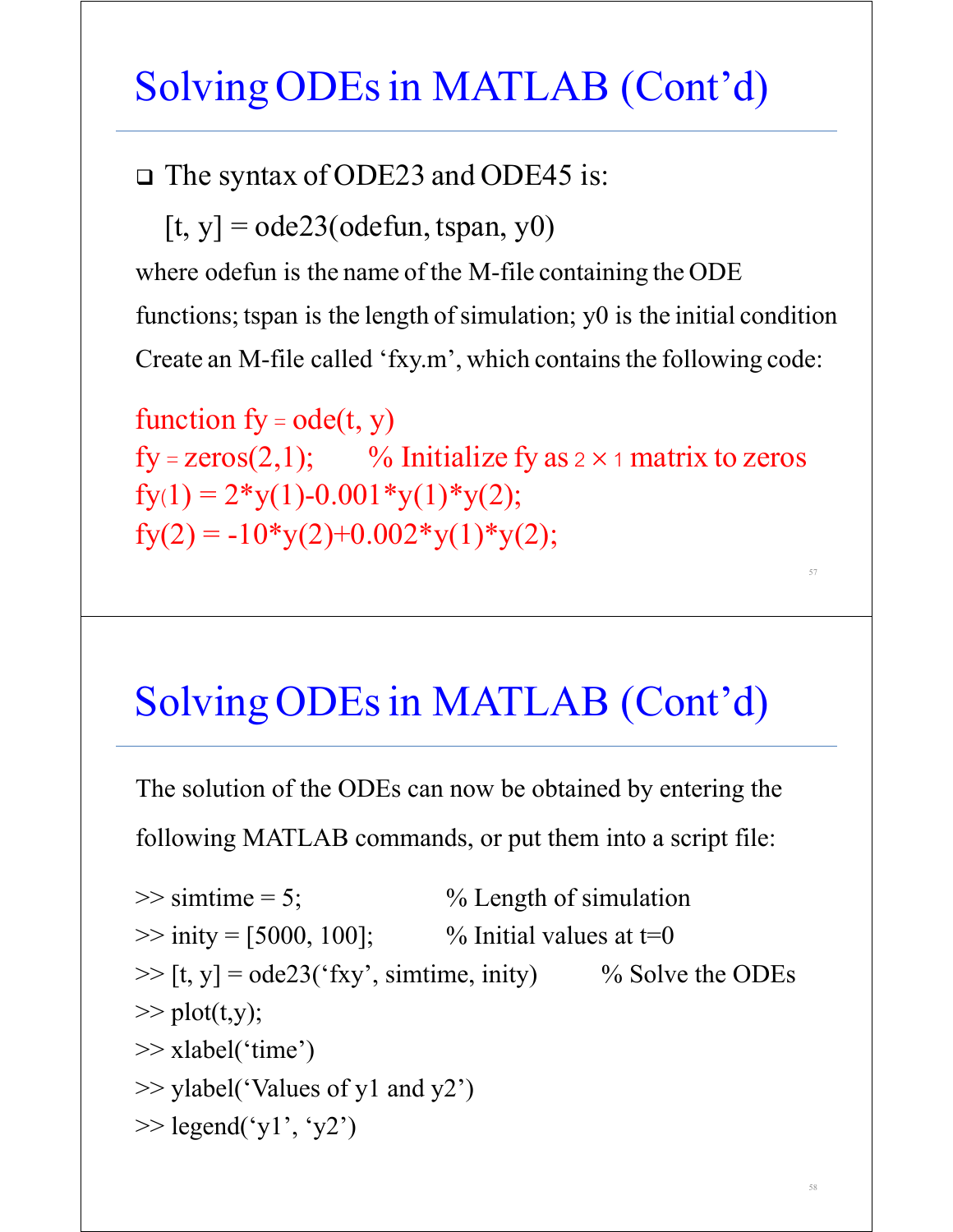# Solving ODEs in MATLAB (Cont'd)



# Plotting in MATLAB

MATLAB has extensive facilities for displaying vectors and matrices as graph, as well as annotating and printing these graphs.

 $>> x = [0 1 2 3 4 5 6 7 8 9 10];$  % Setting the x values  $>> y = x.^2;$  %  $y = x^2$  $\gg$  plot(x,y)  $\%$  Plot of a quadratic  $\gg$  title('Graph of a Quadratic') % Put in a title for the graph  $\gg$  xlabel('Values of x') % Label the x-axis  $\gg$  ylabel('y = x^2') % Label the y-axis  $\gg$  legend('y') % Put in a legend for multiple lines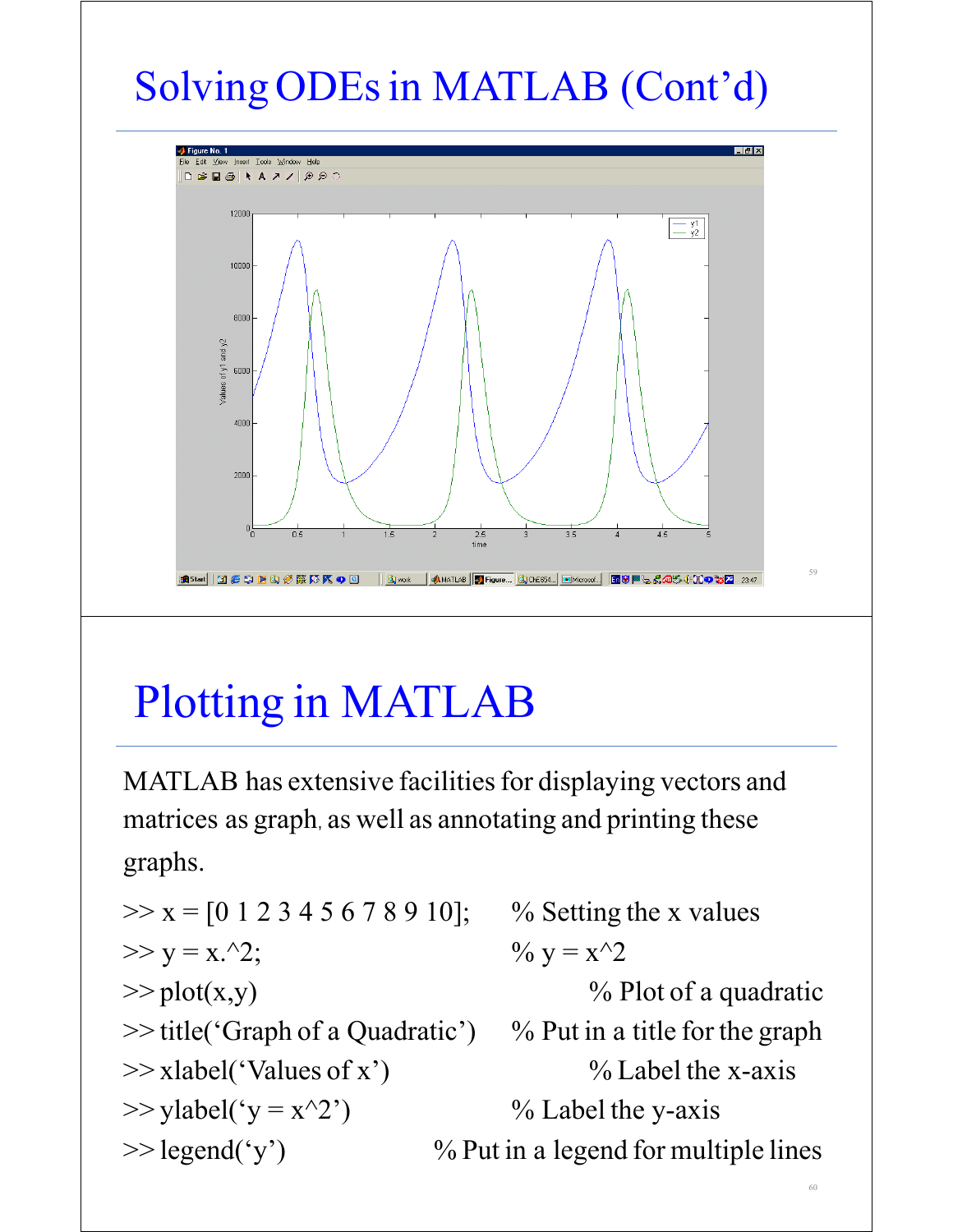### Solving Higher-Order ODEs

 For higher-order ODEs(e.g. 2nd-order, 3rd-order, etc.), must reduce them to a system of 1st-order ODEs.

□ There are 2 kinds of higher-order ODE problems:

– Initial-value problems(IVPs)

– Boundary-value problems(BVPs)

| $y'' + 3y' - xy = sin(x),$   | $y'(0)=0, y(0)=1$                                 | $\Rightarrow IVP$ |
|------------------------------|---------------------------------------------------|-------------------|
| $y'' - xy' + y = \exp(-x),$  | $y'(0) = 0, y(1) = 2$                             | $\Rightarrow$ BVP |
| $y''' + y'' + 3y' - y = 0$ , | $y''(0) = 0, y'(0) = 1, y(2) = 5 \Rightarrow BVP$ |                   |

#### Reducing Higher-Order ODEs

Consider the 2nd order ODE:

 $d^2y/dt^2 = 3 dy/dt + 6 y - cos(t),$   $y'(0) = 0, y(0) = 1$ 

The ODE can be converted into a pair of 1st-order ODEs:

Define  $x = dy/dt$  so that

$$
dx/dt = 3x + 6y - cos(t)
$$
 (1)

 $dy/dt = x$  (2)

subject to  $x(0) = 0, y(0) = 1$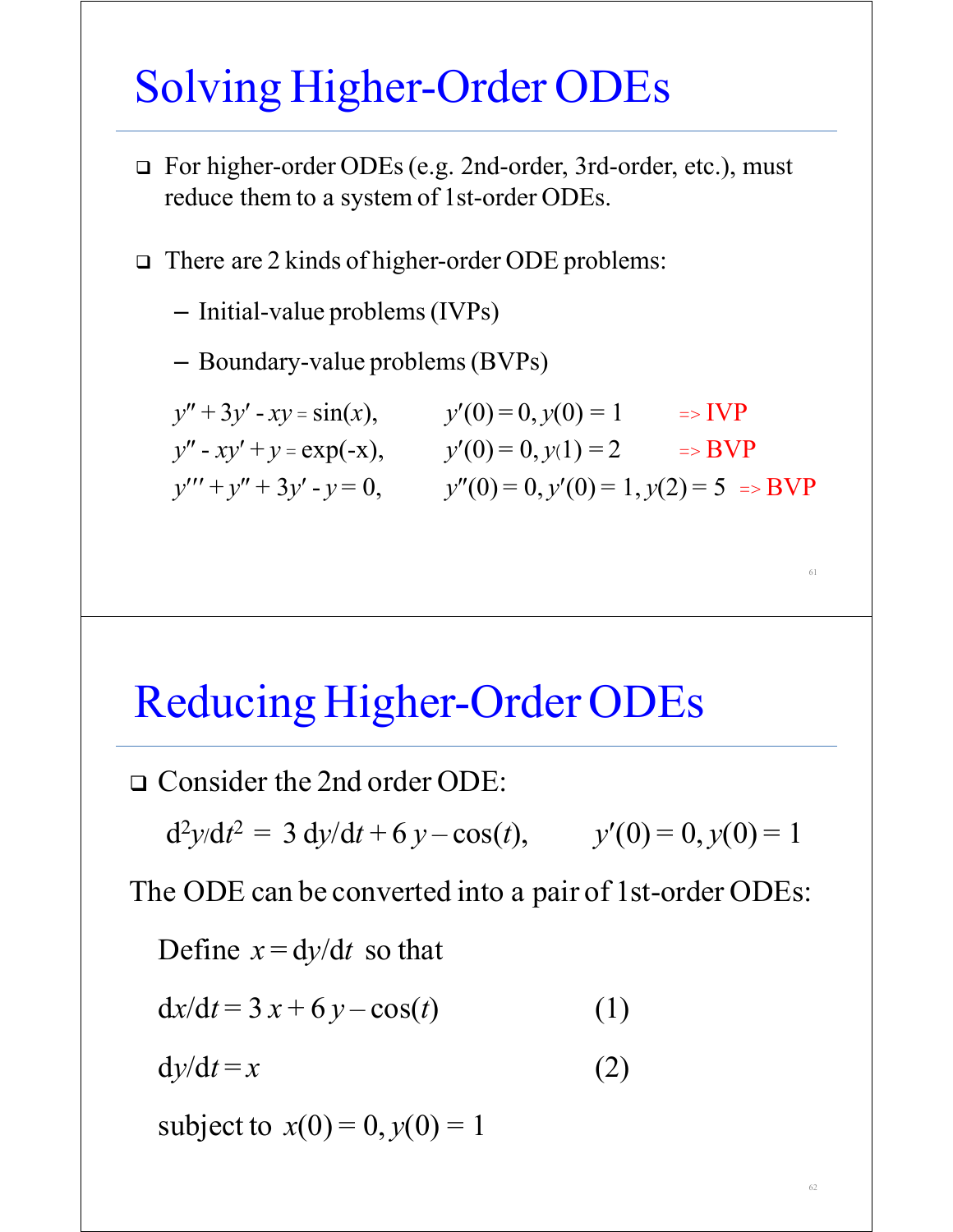# Solving Boundary-Value Problems



- $-F(y(3) < -1$ , then the guess is too low. Guess a higher value for *y'*.
- After 2 trials, linearly interpolate or extrapolate for a third trial.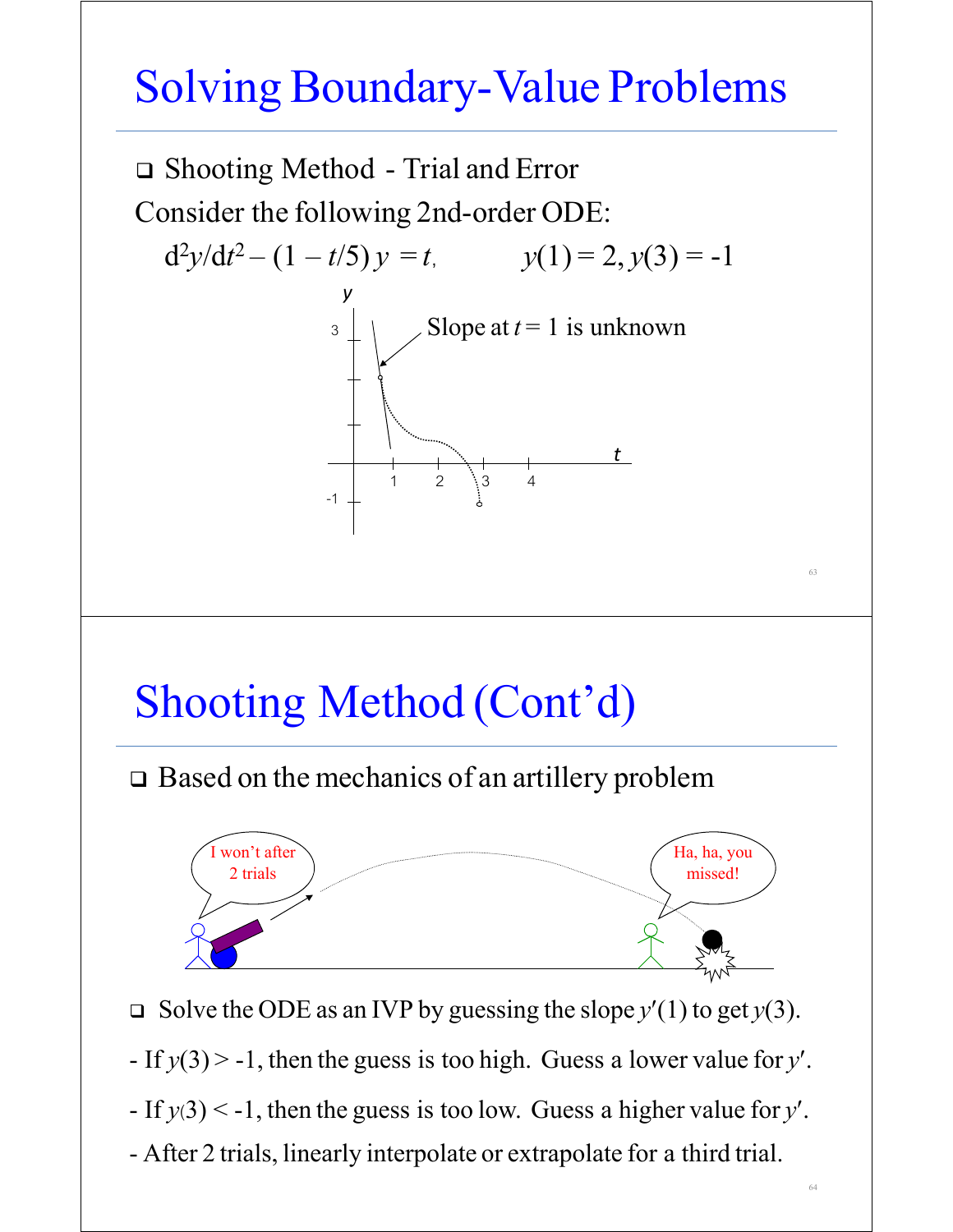### Shooting Method (Cont'd)

The formula for linear interpolation/extrapolation is:

 $y'(1) = G1 + G2 - G1 (D - R1)$  $R2 - R1$ 

where  $G1 =$  first guess at initial slope  $G2$  = second guess at initial slope  $R1 =$  first result at endpoint (using G1)  $R2$  = second result at endpoint (using G2)  $D =$  desired value at the endpoint

Note: The third trial always gives the correct results if the ODE is *linear*  $\equiv$   $\geq$  An ODE is linear if the coefficients of each derivative term and the forcing function are not functions of  $y$ .

#### Shooting Method in MATLAB

□ First reduce the 2nd-order ODE into a pair of 1st-order ODEs:

 $dy/dt = x$  and  $dx/dt - (1 - t/5)y = t$ ,  $y(1) = 2, y(3) = -1$ 

MATLAB m-file: fshoot.m

function  $fy = ode(t, y)$  $fy = zeros(2,1);$  $fy(1) = y(2);$  $f_{y}(2) = (1-t/5) * y(1) + t;$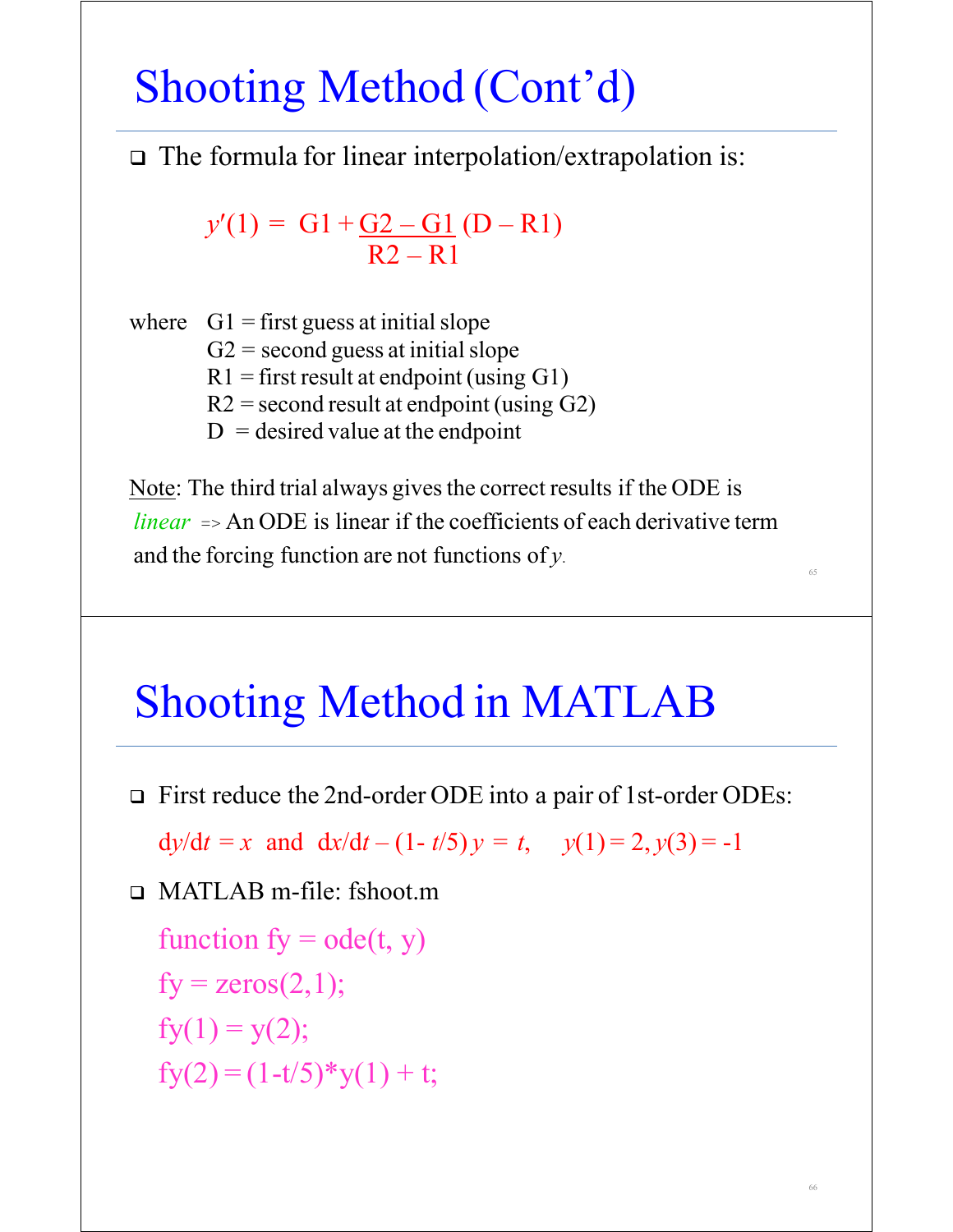#### Shooting Method in MATLAB (Cont'd)



#### Shooting Method in MATLAB (Cont'd)

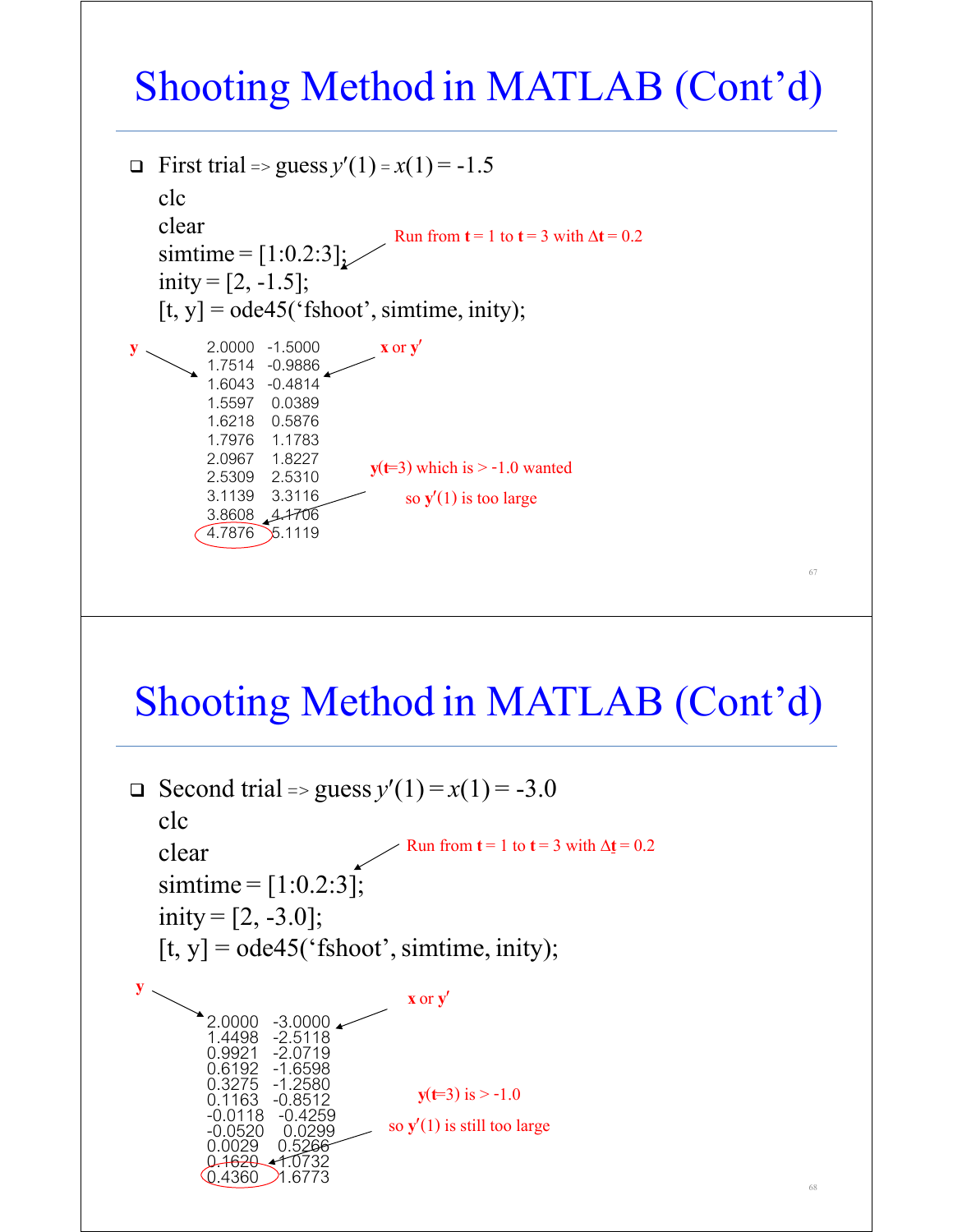# The Complete MATLAB File

% Shooting Method to solve a 2nd-order ODE clc clear Contract Contract Contract Contract Contract Contract Contract Contract Contract Contract Contract Contract Contract Contract Contract Contract Contract Contract Contract Contract Contract Contract Contract Contract % first trial  $\text{simtime} = [1:0.2:3];$  2.0000 -3.4950  $g1 = -1.5;$  1.3503 -3.0145  $\text{inity} = [2, g1];$  0.7900 -2.5967  $[t, y] = ode45['fshoot', simtime, inity)$  0.3088 -2.2204  $r1 = y(11,1);$  -0.0997 -1.8671 % second trial  $\frac{1}{2}$  -0.4385 -1.5209  $g2 = -3.0;$  -0.7076 -1.1679  $\text{inity} = [2, g2];$  -0.9043 -0.7955  $[t, y] = ode45('fshoot', simtime, unity)$  -1.0237 -0.3925  $r2 = y(11,1);$  -1.0586 0.0511 % third trial and the solution  $\left( \begin{array}{c} -1.0000 \end{array} \right)$  0.5439  $g3 = g1 + (g2-g1)/(r2-r1)^*(-1-r1);$ inity =  $[2, g3]$ ; [t, y] = ode45('fshoot', simtime, inity)

**y**(**t**=3)

# Programming  $1n$ MATLAB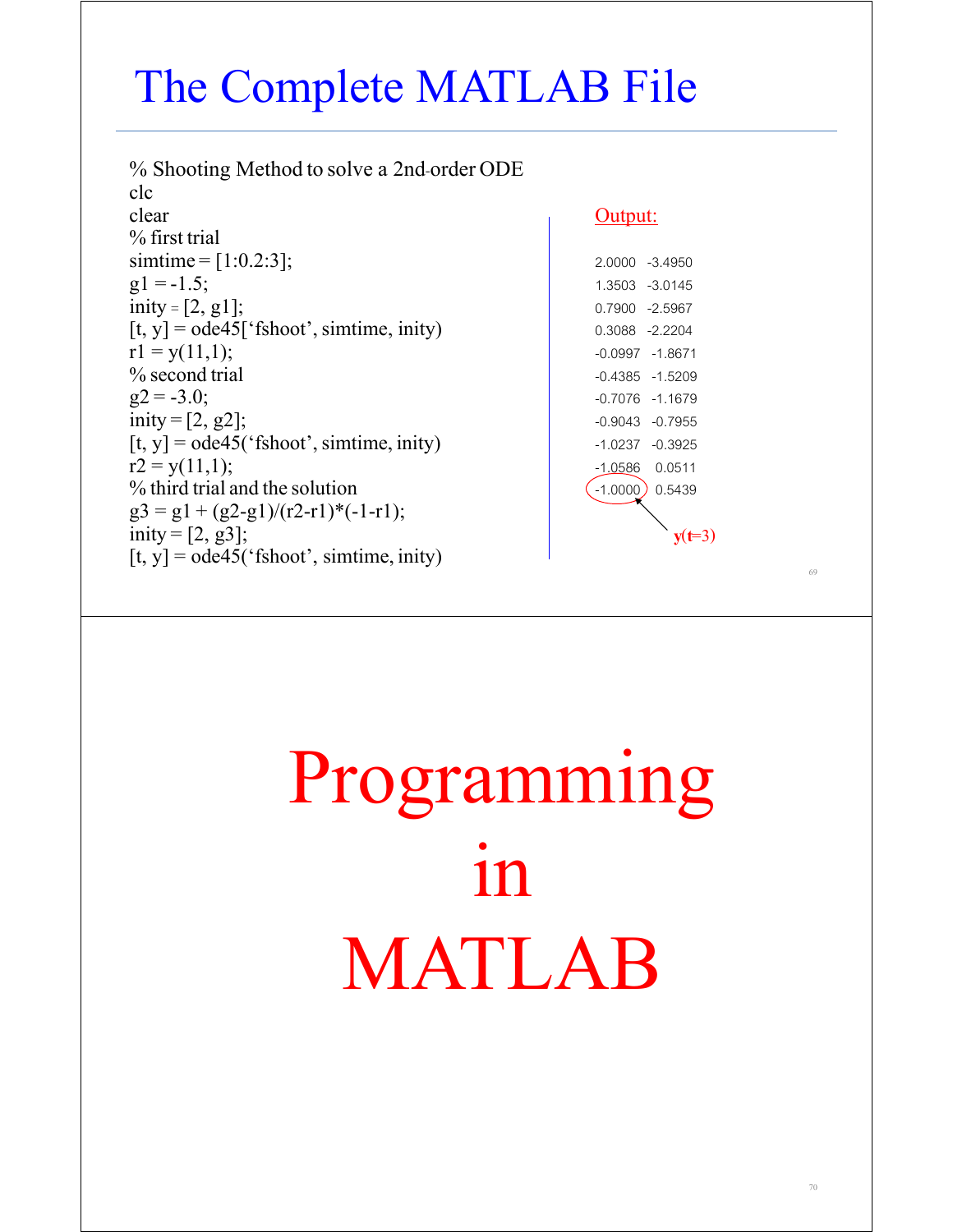# Programming in MATLAB

 MATLAB is both a powerful programming language as well as an interactive computational environment

 Files that contain code in the MATLAB language are called M-files(file names must end with the extension '.m')

□ There are 2 kinds of M-files:

- Scripts, a simple text file where you can place MATLAB commands.
- Functions, which can accept input arguments and return output arguments

#### The IF Condition Statement

 The IF statement evaluates a logical expression and executes a group of statements when the expression is true.

The general form of the IF statement is

 IF expression statements ELSEIF expression statements ELSE statements END

The ELSEIF and ELSE parts are optional. The valid operators in the expression are  $=$  =,  $\lt$ ,  $\lt$  =,  $\gt$ ,  $\gt$  =, and  $\lt$  =.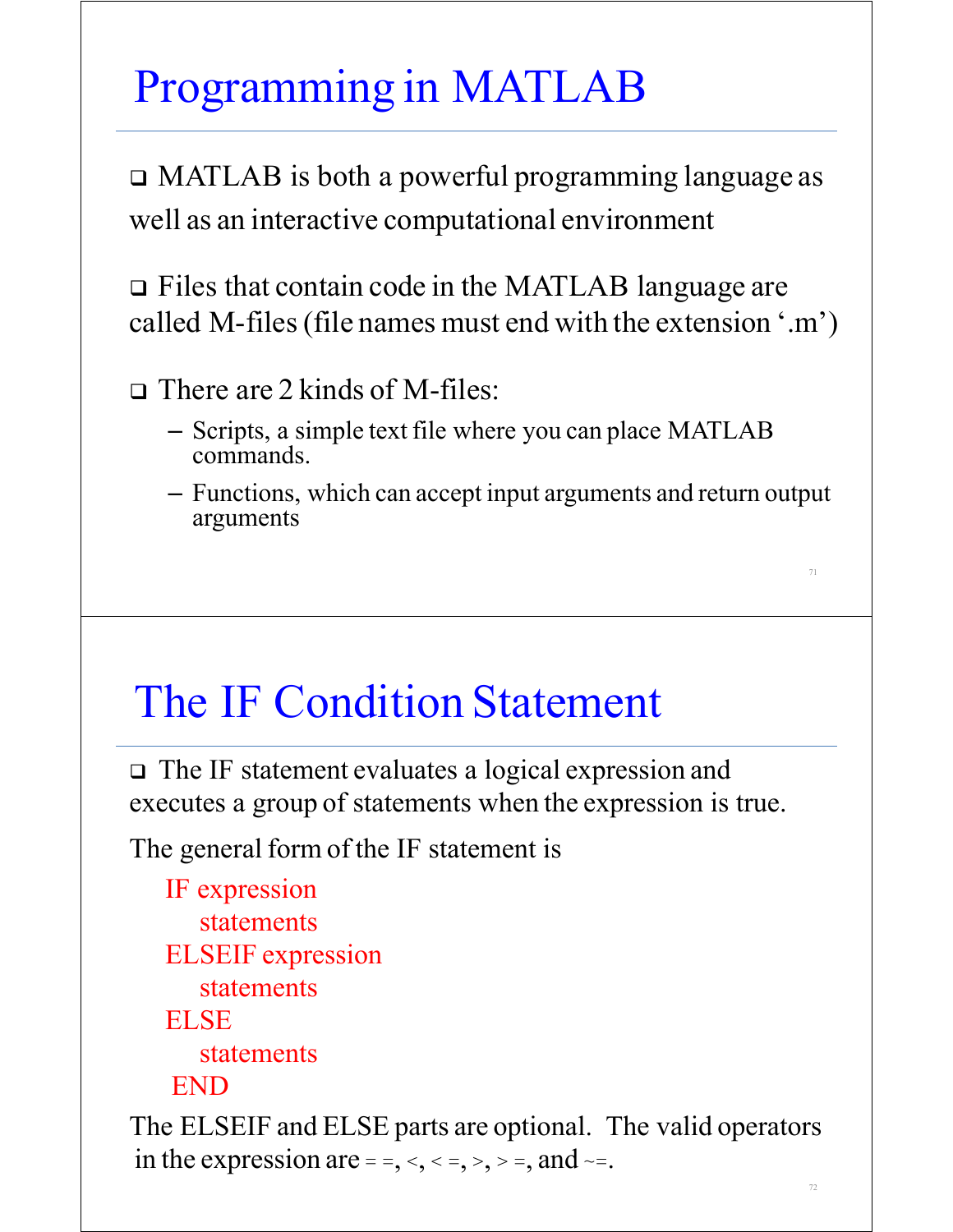#### Example of IF Condition Statements

Given a positive integer number, determine if the number is divisible by 5.



#### Example of IF Statements (Cont'd)

#### In MATLAB, type: ifthenelse

Please enter a positive integer number: -25 Sorry, -25 is not a positive number >> Please enter a positive integer number: 15.23 Sorry, 15.23000 is not an integer number  $\gg$ Please enter a positive integer number: 80<br>80 is divisible by 5  $\gg$ Please enter a positive integer number: 34<br>34 is not divisible by 5<br>4 is the remainder  $>>$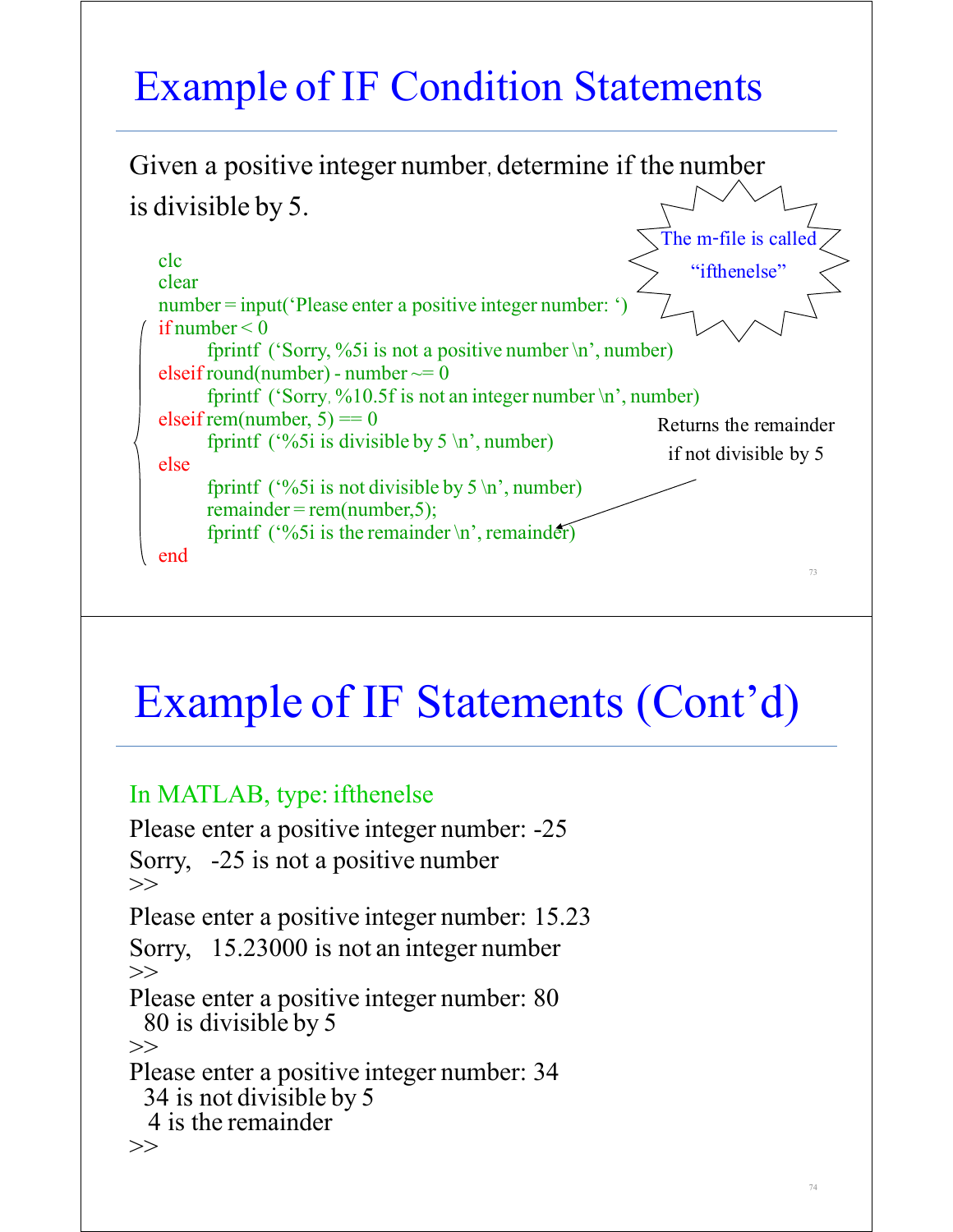#### The FOR Statement

 The FOR statement repeats a group of statements a fixed, predetermined number of times.

The general form of the FOR statement is

FOR variable  $=$  expr statements END

where expr is often of the form  $X:Y$ 

#### Example of FOR Loop Statements

```
Given a positive integer number n, calculate the sum of (1+2+3+\ldots+n)clc
clear
number = input('Please enter a positive integer number: ')
if number < 0fprintf ('Sorry, %5i is not a positive number \n', number)
else
   sum = 0;
   for i = 1: number
            sum = sum + i;\ell end
   fprintf ('The sum is \%8i \n\infty, sum)
end The m-file is
                                                                     "forloop"
                                               In MATLAB, type: forloop
                                               Please enter a positive integer number: 100
                                               The sum is 5050
                                               >>
```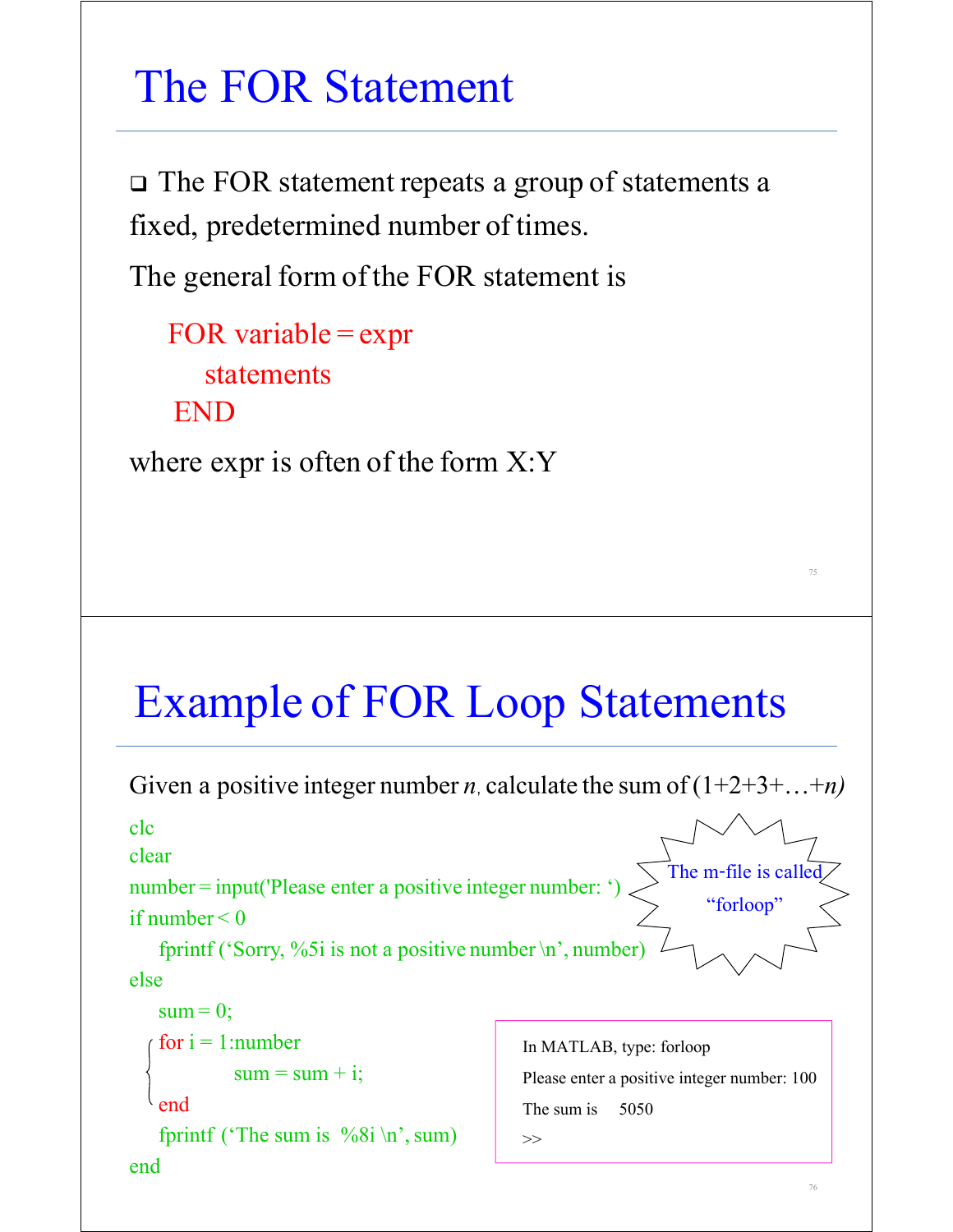#### The WHILE and BREAK Statements

 The WHILE loop repeats a group of statements an indefinite number of times, under control of a logical condition.

The general form of the WHILE statement is

 WHILE expression statements END

 The BREAK statement lets you exit early from a FOR or WHILE loop. This prevents MATLAB from going into an infinite loop.

### Example of WHILE Statements

The Hi-Lo game: Objective: Try to correctly guess an integer between 0 and 100 generated by the computer in asfew trials as possible.

clc clear myinteger = round( $100*$ rand); flag =  $0$ ; while  $flag == 0$ fprintf  $('n')$  guess = input('Please guess an integer between 0 and 100 I have in mind: '); The m-file is called "whileloop"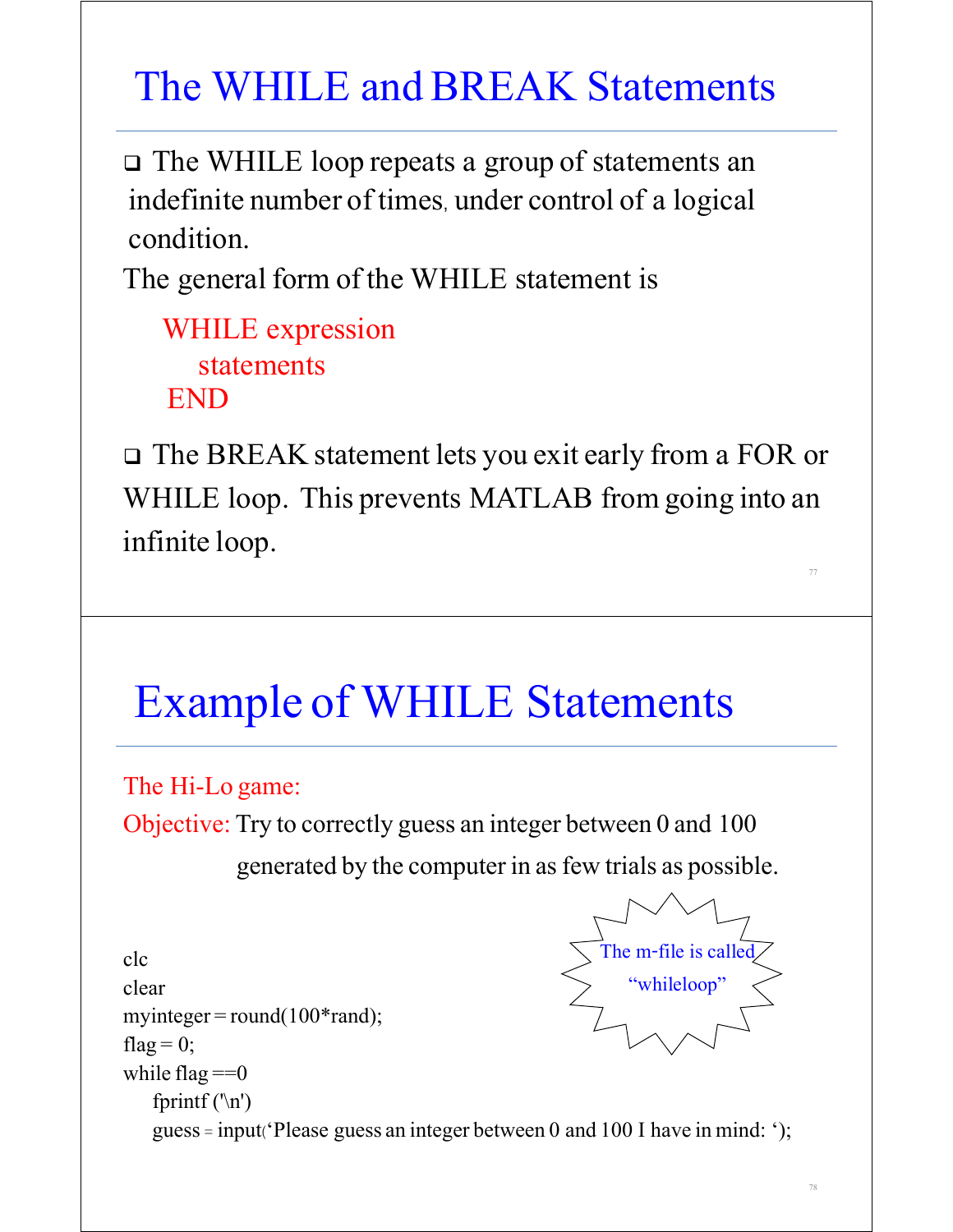#### Example of WHILE Statements (Cont'd)

```
if guess == myinteger
     flag = 1;
     fprintf ('n') fprintf ('You guessed right!!!\n')
     fprintf ('My number is %3i \n', myinteger)
 elseif guess < myinteger
     fprintf ('Your number is too low. Please guess again\langle n' \rangle)
 else
     fprintf ('Your number is too high. Please guess again\langle n' \rangle)
 end
```
end

#### Example of WHILE Statements (Cont'd)

79

80

Please guess an integer between 0 and 100 I have in mind: 50 Your number is too low. Please guess again

Please guess an integer between 0 and 100 I have in mind: 75 Your number is too low. Please guess again

Please guess an integer between 0 and 100 I have in mind: 88 Your number is too high. Please guess again

Please guess an integer between 0 and 100 I have in mind: 82 Your number is too high. Please guess again

Please guess an integer between 0 and 100 I have in mind: 79 Your number is too low. Please guess again

Please guess an integer between 0 and 100 I have in mind: 81

You guessed right!!! My number is 81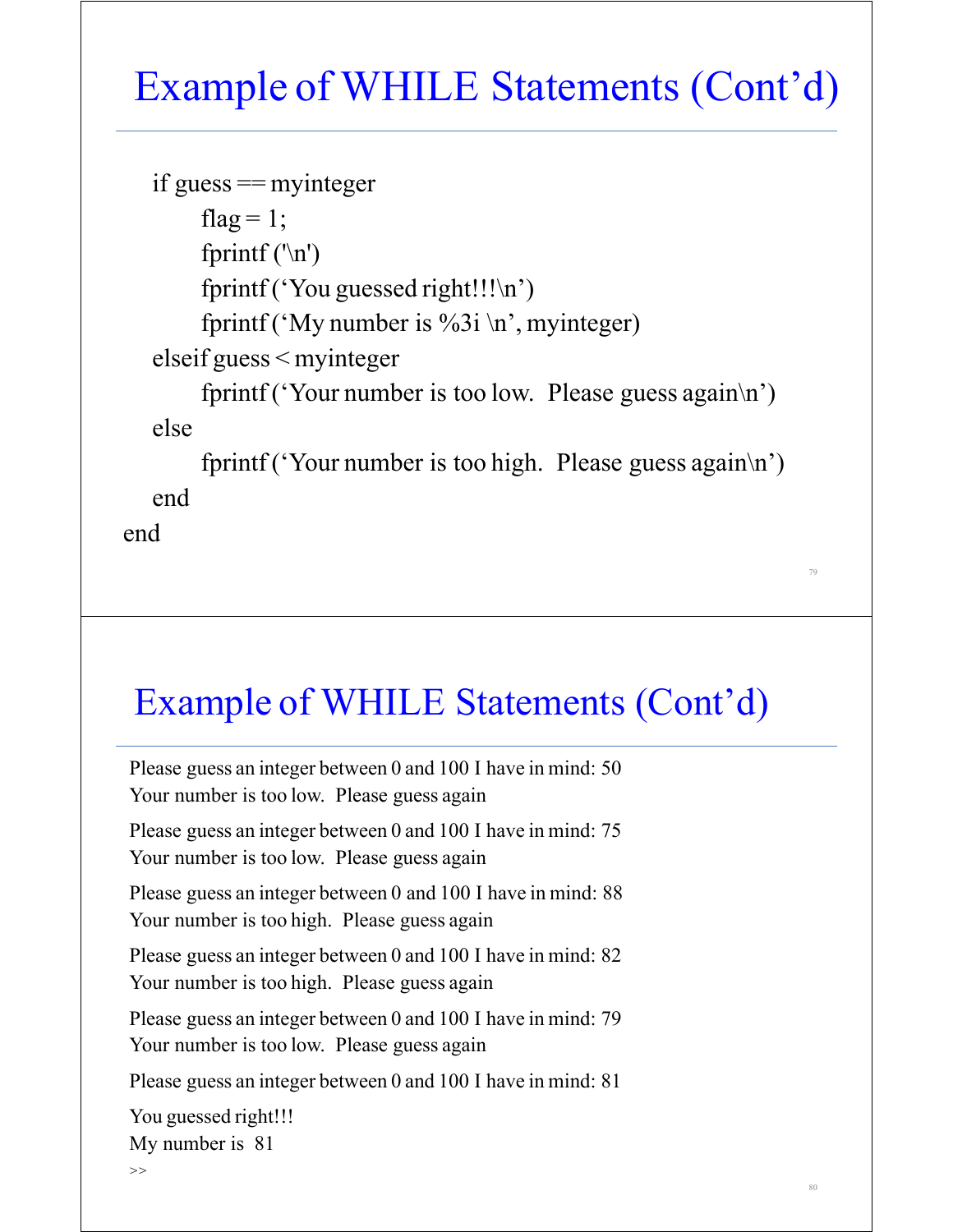# Workshops

81

#### Workshop 1: Basic Calculations

Use MATLAB to carry out the following calculations:

- (a) Solve the equation:  $2x^2 5x 20 = 0$ , using the quadratic formula. Report your answers in 6 decimal places.
- (b) What is the product of the two roots of the quadratic equation:  $4x^2 + 3x + 13 = 0$ . Report your answer in 4 decimal places.
- (c) Compute the distance between two points, namely (2, -4, 9) and (-3, 1, -7), given in the Cartesian coordinates.
- (d) Convert the Cartesian coordinates (4, 15) into the polar coordinates  $(r, \theta)$ . Report your answers in 2 decimal places and show  $\theta$  in both degree and radian.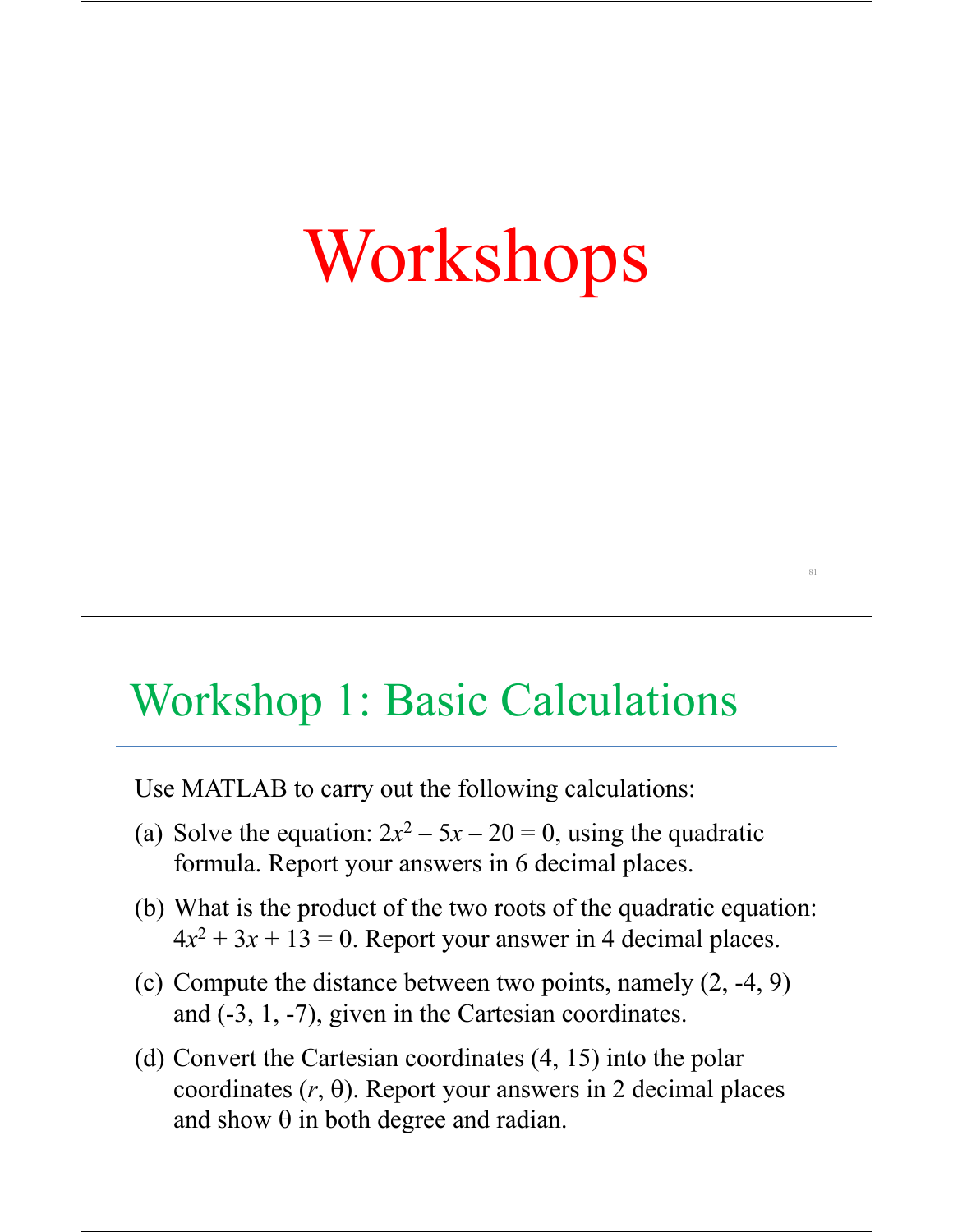#### Workshop 1: Basic Calculations (Cont'd)

Use MATLAB to carry out the following calculations:

(e) A quick search on the Internet shows that the vapor pressure of acetone is given by:

$$
\log_{10} (P^{\text{VAP}}) = 7.2316 - 1277.03
$$
 **T** in °C and **P** in mmHg

Verify the accuracy of this vapor pressure at  $T = 25$  °C by comparing it (in terms of relative % error with 5 decimal places) with the following vapor pressure equation reported by Ambrose, Sprake, *et al.* (1974):

$$
\log_{10}(P^{VAP}) = 4.42448 - \frac{1312.253}{T - 32.445}
$$

**T**in Kelvin and **P** in bar

#### Workshop 2: Matrix Manipulations

(a) Consider the following arrays:

$$
\mathbf{A} = \begin{bmatrix} 1 & 4 & 2 \\ 2 & 4 & 100 \\ 7 & 9 & 7 \\ 3 & \pi & 42 \end{bmatrix} \qquad \qquad \mathbf{B} = \ln(\mathbf{A})
$$

Use MATLAB to do the following (use "format short"):

- Select just the second row of **B**.

- Determine the sum of the second row of **B**.
- Multiply the second column of **B** and the first column of **A** (element-by-element)
- Determine the maximum value in the vector resulting from element-by-element multiplication of the second column of **B** with the first column of **A**.
- Determine the sum of the first row of **A** divided element-by-element by the first three elements of the third column of **B**.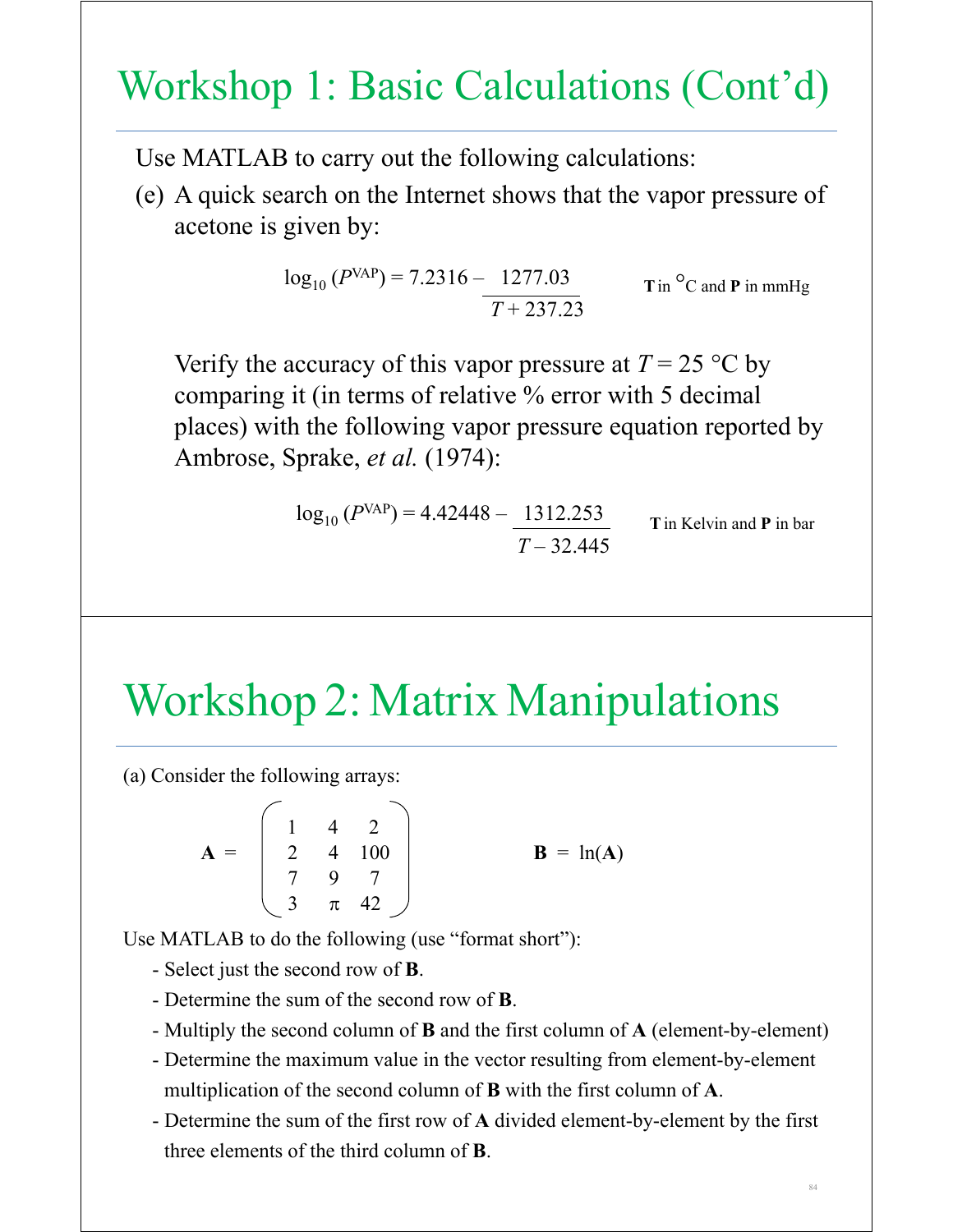## Workshop 2 (Cont'd)

(b) Use MATLAB to determine the stoichiometric ratios of molecular species in the following reaction. You must find the lowest integer number for each stoichiometric coefficient.

 $a$  HIO<sub>3</sub> + *b* FeI<sub>2</sub> + *c* HCl  $\rightarrow$  *d* FeCl<sub>3</sub> + *e* ICl + *f* H<sub>2</sub>O

where  $HIO_3 = Iodic Acid, Fel_2 = Ferrous Iodide,$  $FeCl<sub>3</sub>$  = Ferric Chloride, and ICl = Idodine Monochloride

#### **Answers:**

 $a = b = c = d =$  $e = f =$ 

#### Workshop 3: Molar Volume and Z from Redlich-Kwong-Soave Equation of State

The Redlich-Kwong-Soave equation of state contains 2 empirical parameters *a* and *b*, and is given by:

$$
P = \frac{RT}{V - b} - \frac{a}{V(V + b)}
$$
 where  
\n
$$
a = 0.42747[R^2 T_c^2/P_c]a(T)
$$
  
\n
$$
b = 0.08664[R T_c/P_c]
$$
  
\n
$$
\alpha(T) = [1 + m(1 - T_r^{1/2})]^2 \text{ and } T_r = T/T_c
$$
  
\n
$$
m = 0.480 + 1.57w - 0.176w^2
$$
  
\n
$$
w = -1.0 - \log 10 [P^{VAP}(T_r = 0.7)/P_c] = \text{Pitzer acentric factor}
$$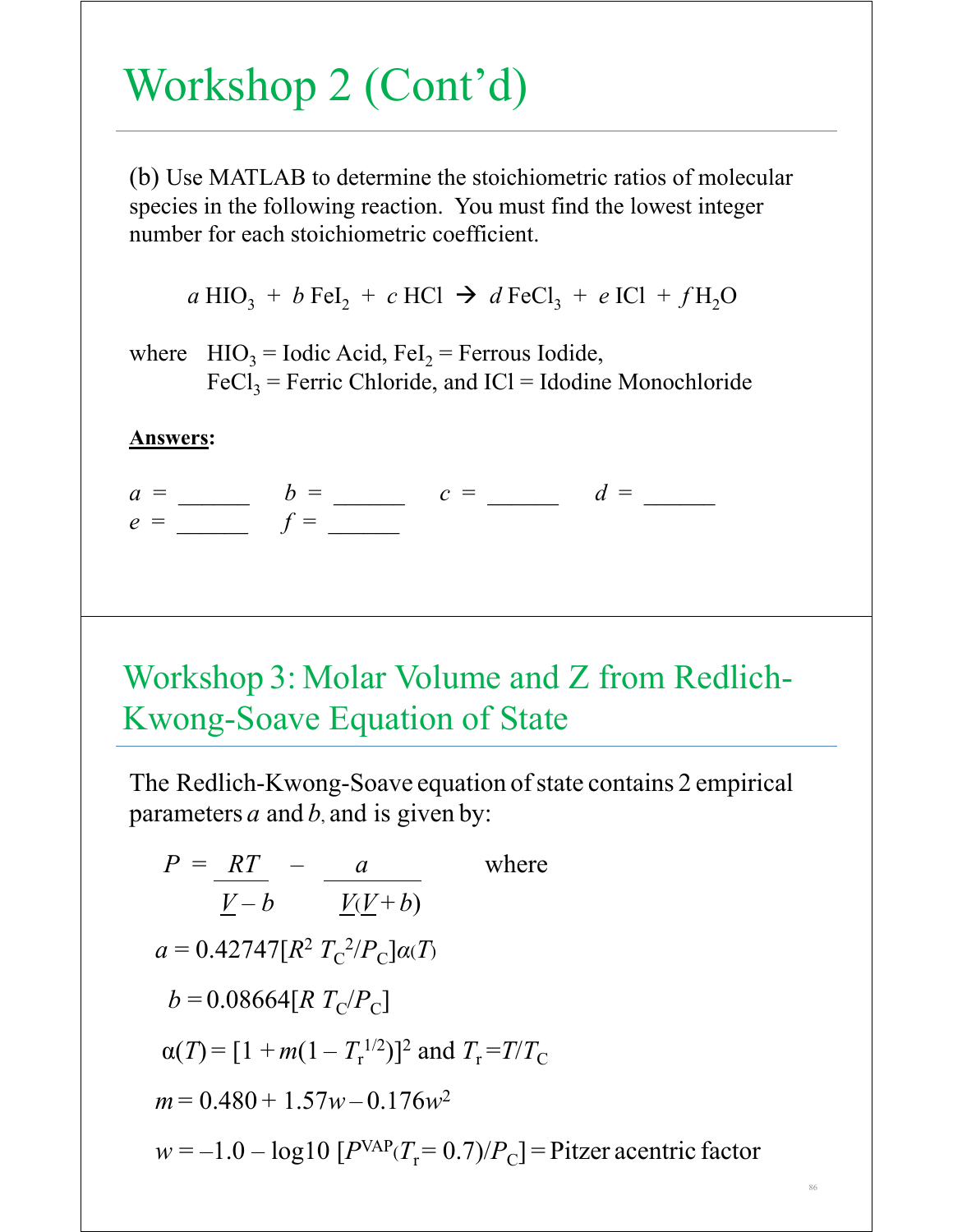#### Workshop 3: Molar Volume and *Z* from Redlich-Kwong-Soave Equation of State

The variables are defined by:

- **P** = pressure in atm
- $\underline{V}$  = molar volume in L/gmole
- $T =$  temperature in K
- $\mathbf{R}$  = gas constant (0.08206 atm-L/gmole-K)
- $T_c$  = the critical temperature (405.5 K for ammonia)
- $P_{C}$  = the critical pressure (111.3 atm for ammonia)
- ${\bf P}^{VAP}$  vapor pressure (6.2 atm at  ${\bf T}_r = 0.7$  for ammonia)

Use MATLAB to answer the following questions:

- (a) Calculate the molar volume and compressibility factor **Z**for gaseous ammonia at a pressure  $P = 56$  atm and a temperature  $T = 450$  K.
- (b) Repeat the calculations for the following reduced pressures:  $P_r = 1, 2, 4, 10,$  and 20.

87

88

#### Workshop 4: Solving an ODE

Write a MATLAB script file to solve the following 4th-order ODE using ode23:

$$
d^{4}y/dt^{4} = y + 7.5\sin(2t) + 16\sin^{2}t - 14\cos^{2}t + t^{3}
$$
  
s.t.  $y(0) = 0$ ,  $dy(0)/dt = 3$ ,  $d^{2}y(0)/dt^{2} = 6$ ,  $d^{3}y(0)/dt^{3} = -8$ 

The above ODE has an analytical solution of:

 $y(t) = c_1 e^t + c_2 \sin(2t) - c_3 \cos^2(t) + c_4 t^3$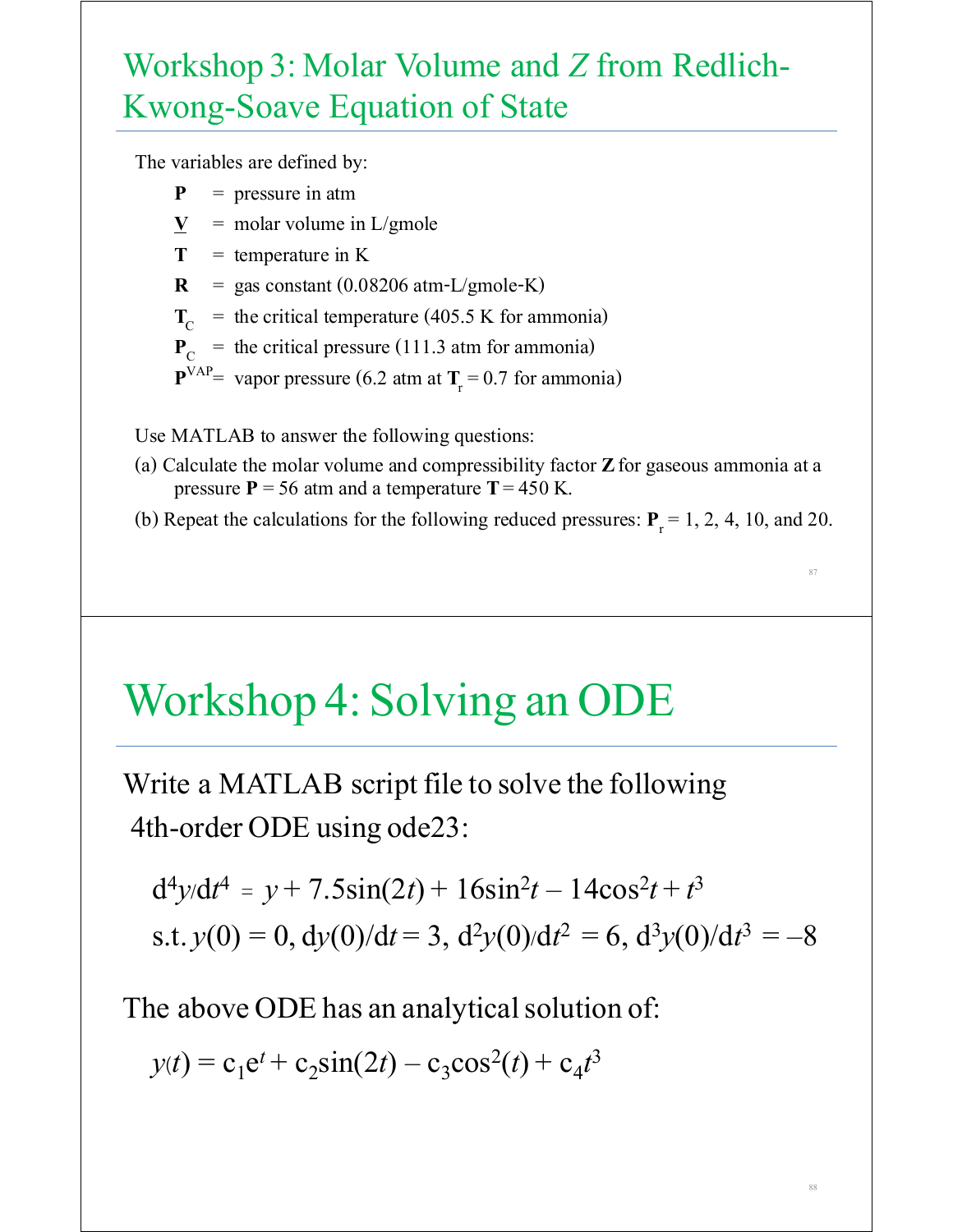#### Workshop 4: Solving an ODE (Cont'd)

Make a plot of the numerical solution (*y* versus *t*) from MATLAB. Then, compare your MATLAB solution with the analytical solution below by reporting the relative % differences. Run the simulation from  $t = 0$  to  $t = 1$  with an increment of 0.1. Include 6 decimal places in reporting all your numbers.

Note: You must do all your work in MATLAB, which includes determining the constants  $c_1$ ,  $c_2$ ,  $c_3$ , and  $c_4$  in the analytical solution.

89

90

#### Workshop 5: Newton's Method

Consider the following system of nonlinear equations:

$$
f_1(x, y, z) = xyz - x^2 + y^2 - 1.34 = 0
$$
  
\n
$$
f_2(x, y, z) = xy - z^2 - 0.09 = 0
$$
  
\n
$$
f_3(x, y, z) = e^x - e^y + z - 0.41 = 0
$$

Write a MATLAB program to do the following:

(a) Solve for the roots of the above equations using Newton's method. Use an initial guess of  $(x, y, z) = (1, 1, 1)$ . Accept the solution only when  $| f_1 |, | f_2 |,$  and  $| f_3 | \leq 10^{-3}$ .